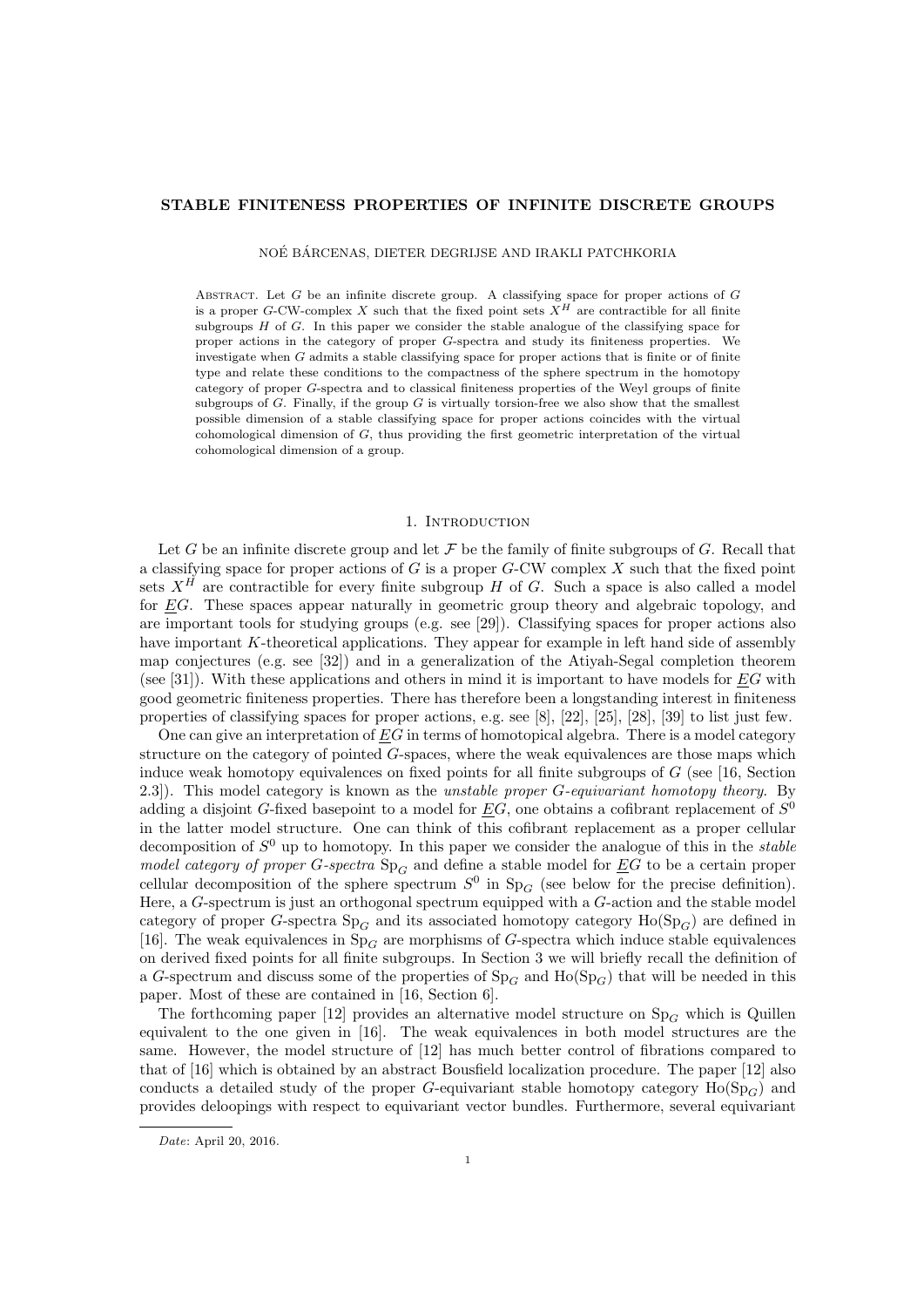cohomology theories, such as Borel cohomology, Bredon cohomology, equivariant K-theory and equivariant stable cohomotopy are shown to be represented in  $Ho(Sp_G)$  (see [12]). This tells us that the category  $\text{Ho}(\text{Sp}_G)$  contains interesting information about the group G and understanding its properties is therefore useful. For example, if  $G$  is an infinite discrete group, then the sphere spectrum  $S^0 \in \text{Ho}(\text{Sp}_G)$  is in general not a compact object. Hence, it makes sense to study the finiteness properties of  $S^0 \in Ho(Sp_G)$ , i.e. the stable finiteness properties of G. The purpose of this paper is to conduct such a study.

**Definition 1.1.** A *stable model for*  $\underline{E}G$  consists of a collection of G-spectra  $\{X^n\}_{n\in\mathbb{Z}}$  where  $X^n = \{*\}$  if  $n < 0$  while for  $n \geq 0$  one has morphisms  $X^{n-1} \to X^n$  in  $\text{Ho}(\text{Sp}_G)$  that fit into stable cofiber sequences

$$
X^{n-1} \to X^n \to \bigvee_{i \in I_n} \Sigma^n G / H_{i+1} \to \Sigma X^{n-1}
$$

such that  $H_i \in \mathcal{F}$  for all  $i \in I_n$  and

$$
\text{hocolim}_nX^n\cong S^0
$$

in Ho(Sp<sub>G</sub>). We will often refer to a specific model for hocolim<sub>n</sub>X<sup>n</sup> as a stable model for EG, keeping in mind that the stable cofiber sequences above are part of the data. If there exists a d such that  $X^{n-1} \stackrel{\cong}{\longrightarrow} X^n$  for all  $n \geq d+1$ , then the stable model for EG is called *finite dimensional*. In this case, the smallest such  $d$  is called the *dimension* of the stable model for  $\underline{E}G$ . A stable model for <u>EG</u> is said to be of *finite type* if the sets  $I_n$  are finite for all  $n \geq 0$ . A stable model for  $EG$  is a said to be *finite* if it is both finite dimensional and of finite type.

Recall that the geometric dimension for proper actions  $gd(G)$  of G is the smallest possible dimension that a model for EG can have. This geometric invariant coincides with its algebraic counterpart, called the Bredon cohomological dimension  $cd(G)$ , except for the possibility that  $cd(G) = 2$  but  $gd(G) = 3$  (see Section 4). We define the stable geometric dimension for proper actions of G, denoted by  $\underline{sd}_{st}(G)$ , to be the smallest possible dimension that a stable model for  $\underline{EG}$ can have. One of the main results of this paper (see Theorem 4.2) says that the geometric invariant  $\underline{\mathrm{gd}}_{\mathrm{st}}(G)$  equals the Mackey cohomological dimension  $\underline{\mathrm{cd}}_{\mathcal{M}}(G)$  of G. This algebraic invariant was introduced in [37] using Mackey functors for infinite discrete groups and shown to be equal to the virtual cohomological dimension of  $G$  when  $G$  is virtually torsion-free. We will recall some basics about the category of G-Mackey functors  $\text{Mack}_{\mathcal{F}}G$  in Section 2.

**Theorem 1.2.** For any discrete group  $G$ , one has

$$
\underline{\mathrm{cd}}_{\mathcal{M}}(G) = \underline{\mathrm{gd}}_{\mathrm{st}}(G).
$$

In particular, if G is virtually torsion-free then  $\text{vcd}(G) = \underline{\text{gd}}_{\text{st}}(G)$ .

The virtual cohomological dimension  $\text{vcd}(G)$  of a virtually torsion-free group G is by definition the cohomological dimension of any finite index torsion-free subgroup of G. It is a classical algebraic invariant that satisfies  $\text{vcd}(G) \leq \text{cd}(G)$ . But since this inequality can be strict, the theorem above provides the first known geometric interpretation of the virtual cohomological dimension of a virtually torsion-free group.

We also investigate when  $G$  admits a stable model for  $EG$  of finite type (see Theorem 5.1, Theorem 5.4 and Theorem 5.5) and relate this condition to the compactness of the sphere spectrum in Ho( $Sp<sub>G</sub>$ ) and to classical finiteness properties of the Weyl-groups of finite subgroups of G.

Theorem 1.3. For any countable group G, the following are equivalent.

- The sphere spectrum  $S^0$  is a compact object of  $\text{Ho}(\text{Sp}_G)$ .
- There exists a finite dimensional stable model for EG and there exists a finite type stable model for EG.
- There exists a finite length resolution of the Burnside ring functor  $\underline{A}$  in  $\mathrm{Mack}_\mathcal{F} G$  consisting of finitely generated projective modules.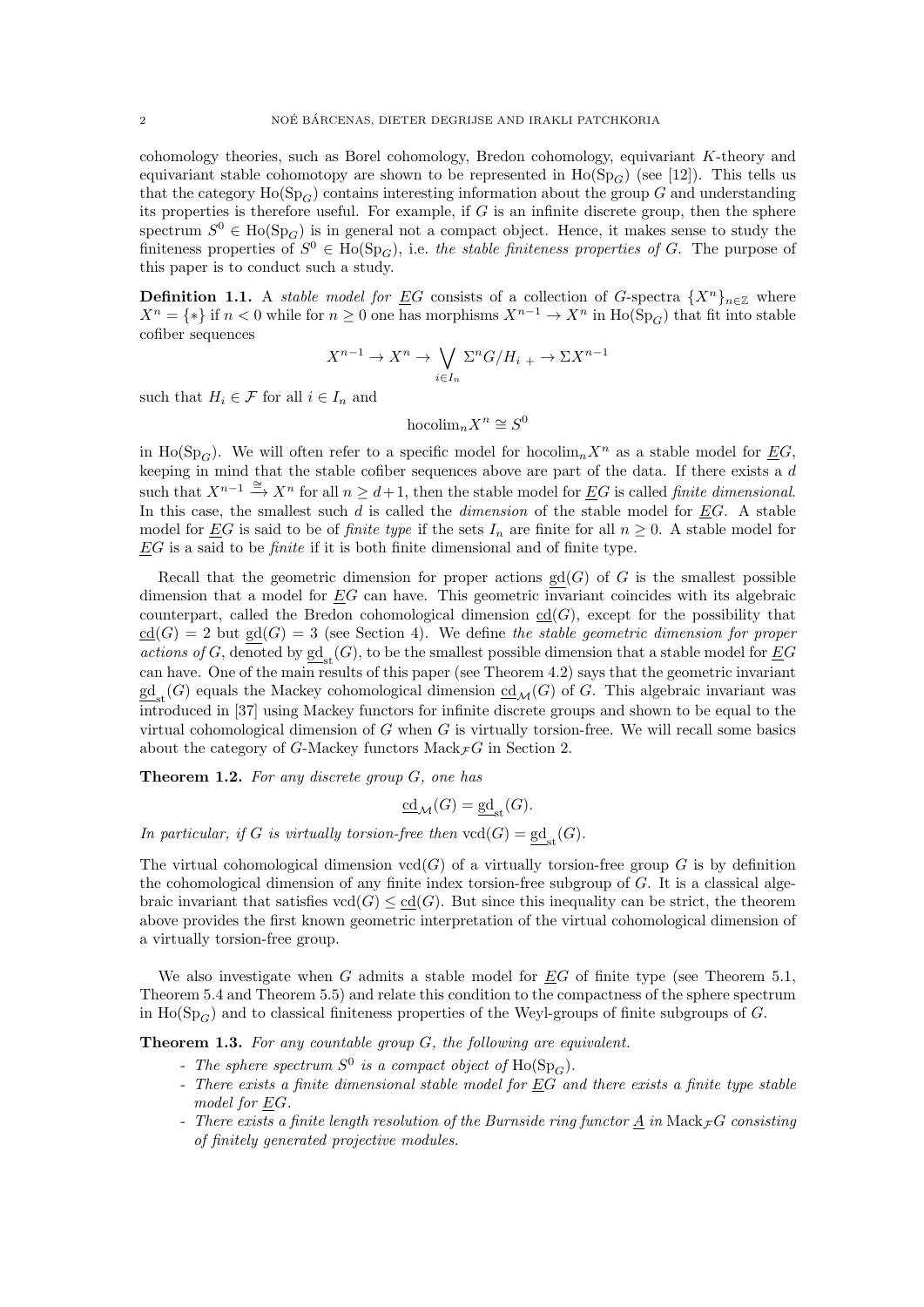- The Mackey cohomological dimension  $\underline{cd}_{\mathcal{M}}(G)$  is finite, there are only finitely many conjugacy classes of finite subgroups in G and the Weyl group  $W_G(H) = N_G(H)/H$  of any finite subgroup H of G admits a classifying space with compact skeleta.

In Section 4.3 we will show that the suspension  $\Sigma^{\infty} X_+$  of a proper G-CW-complex X gives rise to a stable model for EG if and only if  $X^H$  is acyclic for every  $H \in \mathcal{F}$ . This result indicates that the class of stable models for  $EG$  contains more than just the suspensions of certain proper G-CW-complexes and hence truly is a richer class. This fact is illustrated in the last section of the paper where we consider an example given by Leary and Petrosyan in [26] of group G that satisfies  $\text{vcd}(G) = 2$  but  $\text{cd}(G) = \text{gd}(G) = 3$ . For this group we explicitly construct a 2-dimensional stable model for  $EG$ . The reader will see that the construction crucially involves the attaching of equivariant cells via transfer maps that are unavailable in the unstable setting.

Ackknowledgements. The first author was supported by DGAPA-PAPIIT Grant IA100315. The second and third author were supported by the Danish National Research Foundation through the Centre for Symmetry and Deformation (DNRF92) .

### 2. Bredon modules and Mackey functors

Throughout this section, let G be an discrete group and let  $\mathcal F$  be the family of finite subgroups of G. Let us begin by recalling some basics concerning modules over the orbit category and Bredon cohomology. This cohomology theory was introduced by Bredon in [7] for finite groups as a means to develop an obstruction theory for equivariant extension of maps. It was later generalized to arbitrary groups by Lück with applications to finiteness conditions (see [27, Section 9] and [30]). We refer the reader to [27, Section 9] for more details.

The *orbit category*  $\mathcal{O}_{\mathcal{F}}G$  is the category with G-sets  $G/H$ ,  $H \in \mathcal{F}$ , as objects and G-maps as morphisms. Note that the set of morphisms  $\text{Mor}(G/H, G/K)$  can be identified with the fixed point set  $(G/K)^H$  and that a G-map  $G/H \to G/K$  :  $H \to xK$  will be denoted by  $G/H \to G/K$ . A right  $\mathcal{O}_{\mathcal{F}}G$ -module is a contravariant functor

$$
M:\mathcal{O}_{\mathcal{F}}G\to\mathbb{Z}\text{-Mod}.
$$

The right  $\mathcal{O}_{\mathcal{F}}G$ -modules are the objects of an abelian category Mod- $\mathcal{O}_{\mathcal{F}}G$ , whose morphisms are natural transformations. The abelian group of morphisms between two objects  $M, N \in Mod\mathcal{O}_{\mathcal{F}}G$ is denoted by  $\text{Hom}_{\mathcal{O}_{\mathcal{F}}G}(M, N)$ . Similarly, one defines the category of left  $\mathcal{O}_{\mathcal{F}}G$ -modules whose objects are covariant functors from the  $\mathcal{O}_{\mathcal{F}}G$  to abelian groups.

The category Mod- $\mathcal{O}_\mathcal{F}G$  has free objects; more precisely, its free objects are direct sums of those of the form

$$
\mathbb{Z}[-,G/K]
$$

where  $K \in \mathcal{F}$  and  $\mathbb{Z}[G/H, G/K]$  is the free Z-module with basis the set of G-maps from  $G/H$  to  $G/K$ . The module  $\mathbb{Z}[-, G/K]$  is free in the sense that there is a Yoneda lemma which states that for any  $M \in Mod\text{-}\mathcal{O}_{\mathcal{F}}G$ , one has a natural isomorphism

$$
\text{Hom}_{\mathcal{O}_{\mathcal{F}G}}(\mathbb{Z}[-,G/K],M)\xrightarrow{\cong} M(G/K):\varphi\mapsto\varphi(G/K)(\text{Id}_{G/K}).
$$

Similarly, one also has the natural isomorphism

(1) 
$$
\mathbb{Z}[-,G/K] \otimes_{\mathcal{O}_{\mathcal{F}G}} N \xrightarrow{\cong} N(G/K) : \varphi \otimes m \mapsto N(\varphi)(m)
$$

for any  $K \in \mathcal{F}$  and any left  $\mathcal{O}_{\mathcal{F}}G$ -module N. Here  $-\otimes_{\mathcal{O}_{\mathcal{F}}G}$  – denotes the categorical tensor product over the orbit category. The analogous statements for covariant free modules of course also hold true.

A sequence of modules in Mod- $\mathcal{O}_{\mathcal{F}}G$  is said to be exact if it is exact when evaluated at every object. There is also a Yoneda lemma that allows one to construct free (projective) resolutions in a similar way as in the case of ordinary cohomology. The  $n$ -th Bredon cohomology of  $G$ with coefficients in a right  $\mathcal{O}_{\mathcal{F}}G$ -module M is denoted by  $H_{\mathcal{F}}^n(G,M)$  and is defined as the n-th cohomology of the cochain complex obtained by applying the contravariant functor Hom  $\mathcal{F}(-, M)$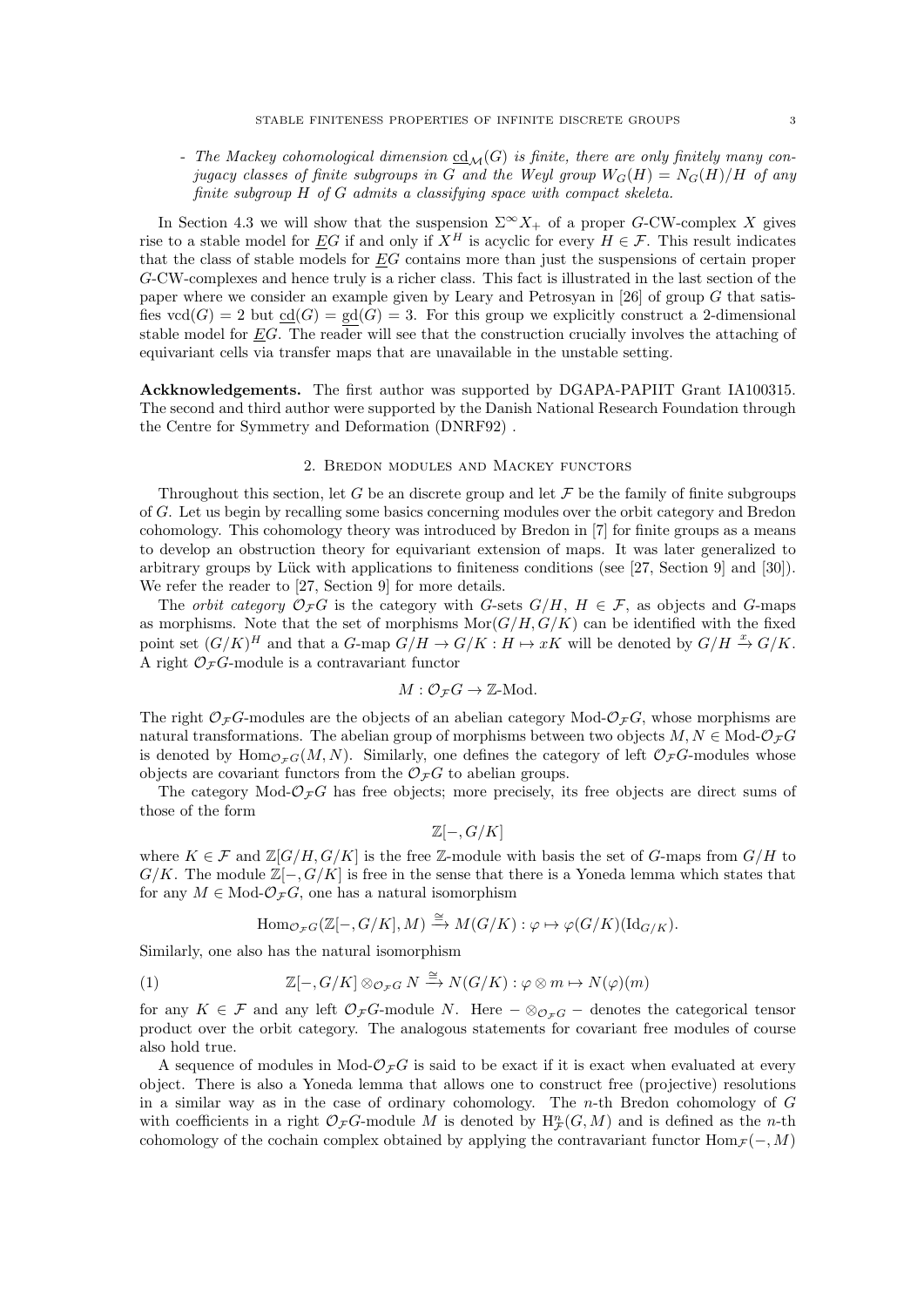to a free (projective) resolution of the constant functor  $\mathbb{Z}: G/H \to \mathbb{Z}$  that sends objects to  $\mathbb{Z}$  and all morphism to the identity map. In other words, one has

$$
\mathrm{H}^*_{\mathcal{F}}(G, M) = \mathrm{Ext}^*_{\mathcal{O}_{\mathcal{F}}G}(\underline{\mathbb{Z}}, M).
$$

The Bredon cohomological dimension of G is defined as

$$
\underline{\mathrm{cd}}(G)=\sup\{n\in\mathbb{N}\ |\ \exists M\in\mathrm{Mod}\textrm{-}\mathcal{O}_{\mathcal{F}}G:\mathrm{H}^n_{\mathcal{F}}(G,M)\neq 0\}.
$$

Standard techniques in homological algebra show that the number  $cd(G)$  coincides with the length of the shortest free (or projective) resolution of  $\mathbb{Z}$  in Mod- $\mathcal{O}_{\mathcal{F}}G$  (e.g. see [45, Lemma 4.1.6])

We now turn to Mackey functors. Mackey functors were introduced for finite groups by Dress and Green, and were studied extensively in this context by Thévenaz, Webb and others (e.g. see [42], [44]). However, many of the elementary results obtained about Mackey functors for finite groups generalize to infinite groups and their family of finite subgroups. Our treatment of cohomology of Mackey functors follows the approach of Martínez-Pérez and Nucinkis in [37]. We will briefly recall some facts about Mackey functors here and refer to [11],[37],[42] and [44] for more details.

Consider the diagrams of the form

$$
(2) \tG/S \xleftarrow{\varphi} \Delta \xrightarrow{\psi} G/K
$$

where the maps  $\varphi$  and  $\psi$  are G-equivariant,  $S, K \in \mathcal{F}$  and  $\Delta = \coprod_{i=1}^{n} G/H_i$  is a finitely generated G-set with stabilizers in  $\mathcal F$ . A diagram of the form (2) said to be equivalent to a diagram

$$
G/S \xleftarrow{\varphi'} \Delta' \xrightarrow{\psi'} G/K
$$

if there exists a G-equivariant bijection  $\theta : \Delta \to \Delta'$  such that  $\varphi' \circ \theta = \varphi$  and  $\psi' \circ \theta = \psi$ . The set of equivalence classes of diagrams of the form (2) is denoted by  $\omega_{\mathcal{F}}(S, K)$ . Note that we also allow the empty morphism  $G/S \leftarrow \emptyset \rightarrow G/K$ . One can check that  $\omega_{\mathcal{F}}(S, K)$  is a free abelian monoid with disjoint union of G-sets as addition and the empty morphism as neutral element. The Mackey category (or Burnside category)  $\mathcal{M}_{\mathcal{F}}G$  is defined as follows. Its objects are the G-sets  $G/H$  for all  $H \in \mathcal{F}$ . The space of morphisms  $\text{Mor}(G/S, G/K)$  is by definition the abelian group completion of  $\omega_{\mathcal{F}}(S,K)$ . Composition is defined by taking pullbacks in the category of G-sets on basis morphisms and then extended by linearity. We will denote the set of morphism from  $G/S$  to  $G/K$  in  $\mathcal{M}_{\mathcal{F}}G$  by  $\mathbb{Z}^G[S,K]$ . Let us point out that this group is different from  $\mathbb{Z}[G/S, G/K]$ , which is the free abelian group generated by the morphism from  $G/S$  to  $G/K$  in the orbit category  $\mathcal{O}_{\mathcal{F}}G$ . The category Mack<sub>F</sub>G is the category with objects the contravariant additive functors  $M : \mathcal{M}_F G \to Ab$ , and morphisms all natural transformations between these functors. An object of Mack $\mathcal{F}G$  is called a Mackey functor. The category  $\text{Mack}_{\mathcal{F}}G$  is again an abelian category with enough projectives in which one can do homological algebra in a similar way as in Mod- $\mathcal{O}_{\mathcal{F}}G$ . The free Mackey functors are the Mackey functors that are isomorphic to a direct sum of functors of the form  $\mathbb{Z}^G[-,K]$ , for  $K \in \mathcal{F}$ . The *Mackey cohomological dimension* of G, denoted by  $\underline{cd}_{\mathcal{M}}(G)$ , is by definition

$$
\underline{\mathrm{cd}}_{\mathcal{M}}(G)=\sup\{n\in\mathbb{N}\ |\ \exists M\in\mathrm{Mack}_{\mathcal{F}}G:\mathrm{Ext}^{n}_{\mathcal{M}_{\mathcal{F}}G}(\underline{A},M)\neq 0\}.
$$

Here  $\underline{A} = \mathbb{Z}^G[-,G]$  is the Burnside ring functor that takes  $H \in \mathcal{F}$  to the Burnside ring  $A(H)$  of H. As before, one shows using standard techniques that the invariant  $\text{cd}_{\mathcal{M}}(G)$  coincides with the length of the shortest free (or projective) resolution of the Burnside ring functor in Mack  $_F G$ .

Functors between orbit categories and Mackey categories give rise to induction, coinduction and restriction functors on the level of module categories, satisfying the usual adjointness properties (e.g. see [37, Section 2]). One can construct a functor

$$
\pi_G : \mathcal{O}_{\mathcal{F}}G \to \mathcal{M}_{\mathcal{F}}G
$$

that maps an object  $G/K$  in  $\mathcal{O}_{\mathcal{F}}G$  to the object  $G/K$  in  $\mathcal{M}_{\mathcal{F}}G$  and takes a morphism  $G/S \stackrel{x}{\rightarrow} G/K$ to the morphism in the Mackey category represented by  $G/S \stackrel{\text{Id}}{\leftarrow} G/S \stackrel{x}{\rightarrow} G/K$ . When the group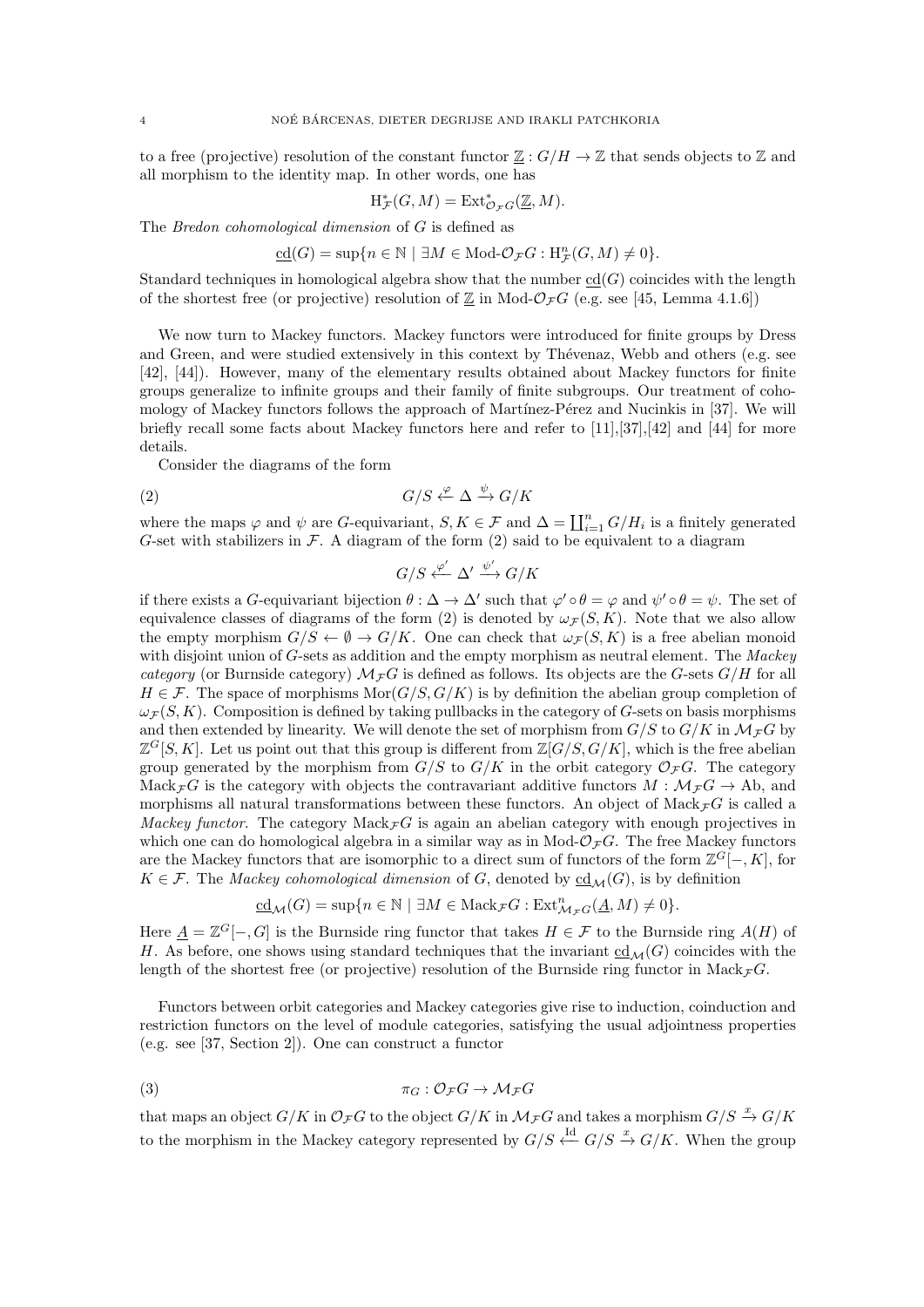under consideration is clear from the context, we will simply denote  $\pi_G$  by  $\pi$ . The associated restriction and induction functors

(4) 
$$
\text{res}_{\pi}: \text{Mack}_{\mathcal{F}}G \to \text{Mod-}\mathcal{O}_{\mathcal{F}}G: M \mapsto M \circ \pi = M^*,
$$

and

(5) 
$$
\text{ind}_{\pi}: \text{Mod-}\mathcal{O}_{\mathcal{F}}G \to \text{Mack}_{\mathcal{F}}G : N \mapsto N(?) \otimes_{\mathcal{O}_{\mathcal{F}}G} \mathbb{Z}^G[-,\pi(?)]
$$

are connected via the adjointness isomorphism

(6) 
$$
\text{Hom}_{\mathcal{F}}(N, M^*) \cong \text{Hom}_{\mathcal{M}_{\mathcal{F}}}(\text{ind}_{\pi}(N), M)
$$

and the natural isomorphism

(7) 
$$
\operatorname{ind}_{\pi}(N) \otimes_{\mathcal{M}_{\mathcal{F}}G} L \cong N \otimes_{\mathcal{O}_{\mathcal{F}}G} \operatorname{res}_{\pi}(L).
$$

where  $M, N$  are contravariant functors and  $L$  is a covariant functor. Similar constructions and adjointness isomorphisms of course also hold true when considering covariant additive functors  $\mathcal{M}_\mathcal{F} G \to \text{Ab}.$ 

One can show that  $\text{ind}_{\pi}(\mathbb{Z}[-,G/H]) = \mathbb{Z}^{G}[-,H]$  and  $\text{ind}_{\pi}(\mathbb{Z}) = \underline{A}$  (see [37, Th. 3.7]). The functor  $\text{ind}_{\pi}$  is not exact in general, but does preserve exactess of projective resolutions, which yields that (see [37, Th. 3.8.])

$$
\text{Ext}^n_{\mathcal{M}_{\mathcal{F}}G}(\underline{A},M)\cong \text{Ext}^n_{\mathcal{O}_{\mathcal{F}}G}(\underline{\mathbb{Z}},M^*)=\text{H}^n_{\mathcal{F}}(G,M^*).
$$

for every  $M \in \text{Mack}_{\mathcal{F}}G$  and every  $n \in \mathbb{N}$ . This implies that

$$
\underline{\mathrm{cd}}_{\mathcal{M}} \le \underline{\mathrm{cd}}(G).
$$

If G is virtually torsion-free, its *virtual cohomological dimension*, denoted by  $\text{ved}(G)$ , is by definition the cohomological dimension of any torsion-free finite index subgroup of G. This notion is well-defined due to a result of Serre (e.g. see [9, Ch. VIII]). A surprising result proven by Martínez-Pérez and Nucinkis in [37] says that, if  $\tilde{G}$  is virtually torsion-free one has

$$
\text{vcd}(G) = \underline{\text{cd}}_{\mathcal{M}}(G).
$$

This equality is quite remarkable since the invariant on the left only involves the torsion-free part of  $G$ , while the invariant on right uses the full structure of subgroups of  $G$  in its definition.

There are several important classes of groups for which one has  $\underline{cd}_{\mathcal{M}}(G) = \underline{cd}(G)$ . For instance, equality holds for elementary amenable groups of type  $FP_{\infty}$  [21], lattices in classical simple Lie groups  $[4]$ , mapping class groups  $[3]$ , outer automorphism groups of free groups  $[29, 43]$  and for groups that act properly and chamber transitively on a building, such as Coxeter groups and graph products of finite groups [13]. However, there are also groups for which one has a strict inequality  $\text{cd}_{\mathcal{M}} < \text{cd}(G)$ . Indeed, such examples have been constructed in [25] and [26] (see also [34],[14]) and arise as certain semi-direct products of Bestvina-Brady groups or right angled Coxeter groups with finite groups. These examples also show that one can have a strict inequality  $\underline{\text{cd}}_{\mathcal{M}} < \underline{\text{cd}}(G)$ for CAT(0)-groups and word-hyperbolic groups, and that the gap between these two invariants can be arbitrary big. Hence, even for groups  $G$  that are very well behaved from many perspectives, e.g. they have strong cohomological finiteness properties and nice metric properties, the invariants  $\underline{\text{cd}}_{\mathcal{M}}(G)$  and  $\underline{\text{cd}}(G)$  can be quite different. The most general statement about their relationship that is known at the moment is

(9) 
$$
\underline{\mathrm{cd}}_{\mathcal{M}}(G) \leq \underline{\mathrm{cd}}(G) \leq \max_{H \in \mathcal{F}} \Big\{ \underline{\mathrm{cd}}_{\mathcal{M}}(W_G(H)) + l(H) \Big\},
$$

where the length  $l(H)$  of a finite group H is the length of the longest chain of subgroups of H and  $W_G(H) = N_G(H)/H$  is the Weyl group of H in G. Moreover, this upper bound is attained (see ([11, Th. A ])). In particular, if there is uniform bound on the length of finite subgroups of G, then the finiteness of  $\underline{\text{cd}}_{\mathcal{M}}(G)$  implies the finiteness of  $\underline{\text{cd}}(G)$ , since  $\underline{\text{cd}}_{\mathcal{M}}(W_G(H)) \leq \underline{\text{cd}}_{\mathcal{M}}(G)$ for all  $H \in \mathcal{F}$  (see [11, eq. (11) & Lemma 5.1]). However, if there is no such bound for a certain group G, then it is still an open problem whether or not one can have  $\text{cd}_{\mathcal{M}}(G) < \infty$  but  $\text{cd}(G) = \infty$ .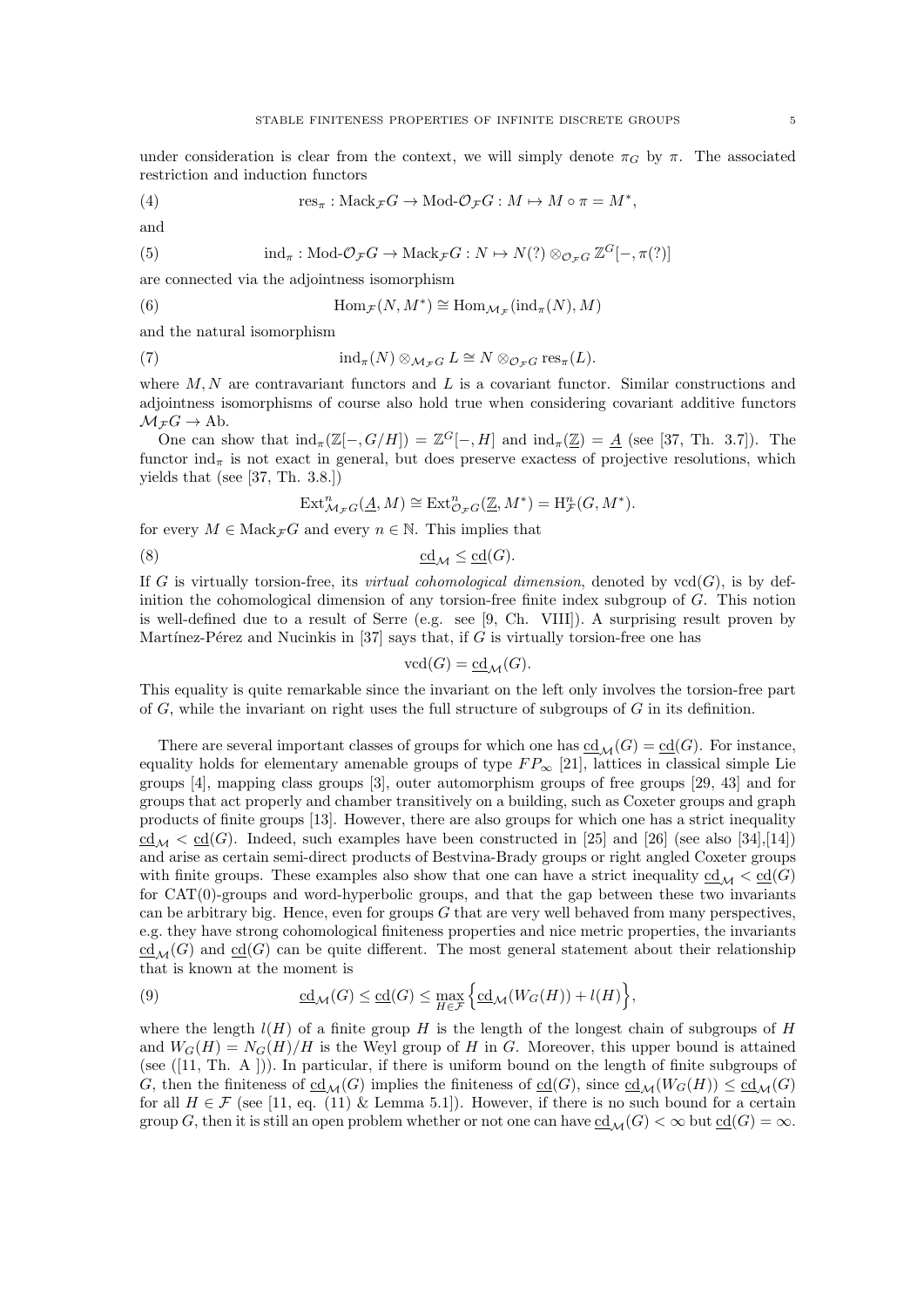Finally, it is also worth mentioning that one always has

$$
cd_{\mathbb{Q}}(G) \leq \underline{cd}_{\mathcal{M}}(G),
$$

where  $\text{cd}_{\mathbb{Q}}(G)$  denotes the rational cohomological dimension of G. This follows from the fact that if  $F_* \to \underline{A}$  is a free resolution in  $\text{Mack}_{\mathcal{F}}G$ , then  $F(G/e) \otimes_{\mathbb{Z}} \mathbb{Q} \to A(G/e) \otimes_{\mathbb{Z}} \mathbb{Q} = \mathbb{Q}$  is a projective  $\mathbb{Q}[G]$ -resolution of  $\mathbb{Q}$ . Note that this inequality can be strict (e.g. see [10, Ex. 8.5.8]) and that it implies that  $\underline{\text{cd}}_{\mathcal{M}}(G) = 0$  if and only if G is finite.

## 3. Proper G-spaces and proper G-spectra

Throughout this section, let G be a discrete group and let  $\mathcal F$  be the family of finite subgroups of G. If X is a G-space, then  $X_+$  denotes the space obtained by adding a disjoint G-fixed basepoint  $*$  to X. In what follows we will freely make use of the language of triangulated categories (e.g. see [18]) and model categories (e.g. see [20]).

Denote by  $G$ -Top $_{*}^{\mathcal{F}}$  the model category of compactly generated weak Hausdorff spaces equipped with a continuous G-action and G-fixed basepoint together with G-equivariant based continuous maps, where weak-equivalences and fibrations are required to be weak-equivalences and fibrations on H-fixed point spaces, for all  $H \in \mathcal{F}$  (see [16, Section 2.1-2.3]). The associated homotopy category is denoted by  $\text{Ho}(G\text{-Top}^{\mathcal{F}}_*)$ . Note that if H is a subgroup of G, then  $G/H_+$  is a cofibrant object in G-Top<sup> $\mathcal F_*$ </sup> if and only if  $H \in \mathcal F$ . In particular  $G/G_+ = S^0$  is not a cofibrant object in  $G$ -Top<sup> $\mathcal F$ </sup> if G is infinite.

Now let X be a model for  $\underline{E}G$ . Since this by definition means that X is a proper G-CW-complex such that the map  $X \to G/G$  is a weak equivalence on H-fixed point sets, for all  $H \in \mathcal{F}$ , it follows that

$$
(10)\t\t S0 \cong \mathrm{colim}_{n} X_{+}^{n}
$$

in  $\text{Ho}(G\text{-}\text{Top}^{\mathcal{F}}_*)$ , where  $X^n = \{+\}\$ if  $n < 0$  while for  $n \geq 0$ , one has inclusions of based G-spaces  $X^{n-1}_+ \to X^n_+$  that fit into homotopy cofiber sequences

$$
X_{+}^{n-1} \to X_{+}^{n} \to X^{n}/X^{n-1} = \bigvee_{i \in I_{n}} \Sigma^{n} G/H_{i} \to \Sigma X_{+}^{n-1},
$$

such that  $H_i \in \mathcal{F}$  for all  $i \in I_n$  and  $\Sigma^n$  denotes the smash product with  $S^n$ . The isomorphism (10) is called a *proper decomposition of*  $S^0$ . Note in particular that  $X_+$  is a cofibrant replacement of  $S^0$  in  $G$ -Top<sub>\*</sub><sup>F</sup> and that the dimension of X as a G-CW-complex corresponds to the smallest d such that  $X^{n-1}$   $\xrightarrow{\cong} X^n$  for all  $n \geq d+1$ . Note also that X is a G-CW-complex of finite type (meaning that the orbit space  $G \setminus X$  has finitely many cells in each dimension) if and only if the sets  $I_n$  are finite for all n.

We recall from [16, Section 6] that a  $G$ -spectrum is an orthogonal spectrum X equipped with a G-action

$$
G \to \mathrm{Aut}(X).
$$

A morphism of G-spectra is a morphism of the underlying orthogonal spectra that commutes with the G-action. The category of G-spectra is denoted by  $Sp_G$ . For every  $H \in \mathcal{F}$ , one can consider the category  $Sp<sub>H</sub>$  of orthogonal H-spectra [33] and the restriction functor

$$
\mathrm{Res}^G_H : \mathrm{Sp}_G \to \mathrm{Sp}_H : X \mapsto \mathrm{Res}^G_H(X).
$$

Any orthogonal H-spectrum Y can be evaluated on an arbitrary finite dimensional orthogonal H-representation V. The H-space  $Y(V)$  is defined by

$$
Y(V) = L(\mathbb{R}^n, V)_{+} \wedge_{O(n)} Y_n,
$$

where the number *n* is the dimension of V, the vector space  $\mathbb{R}^n$  is equipped with the standard scalar product and  $L(\mathbb{R}^n, V)$  is the space of (not necessarily equivariant) linear isometries from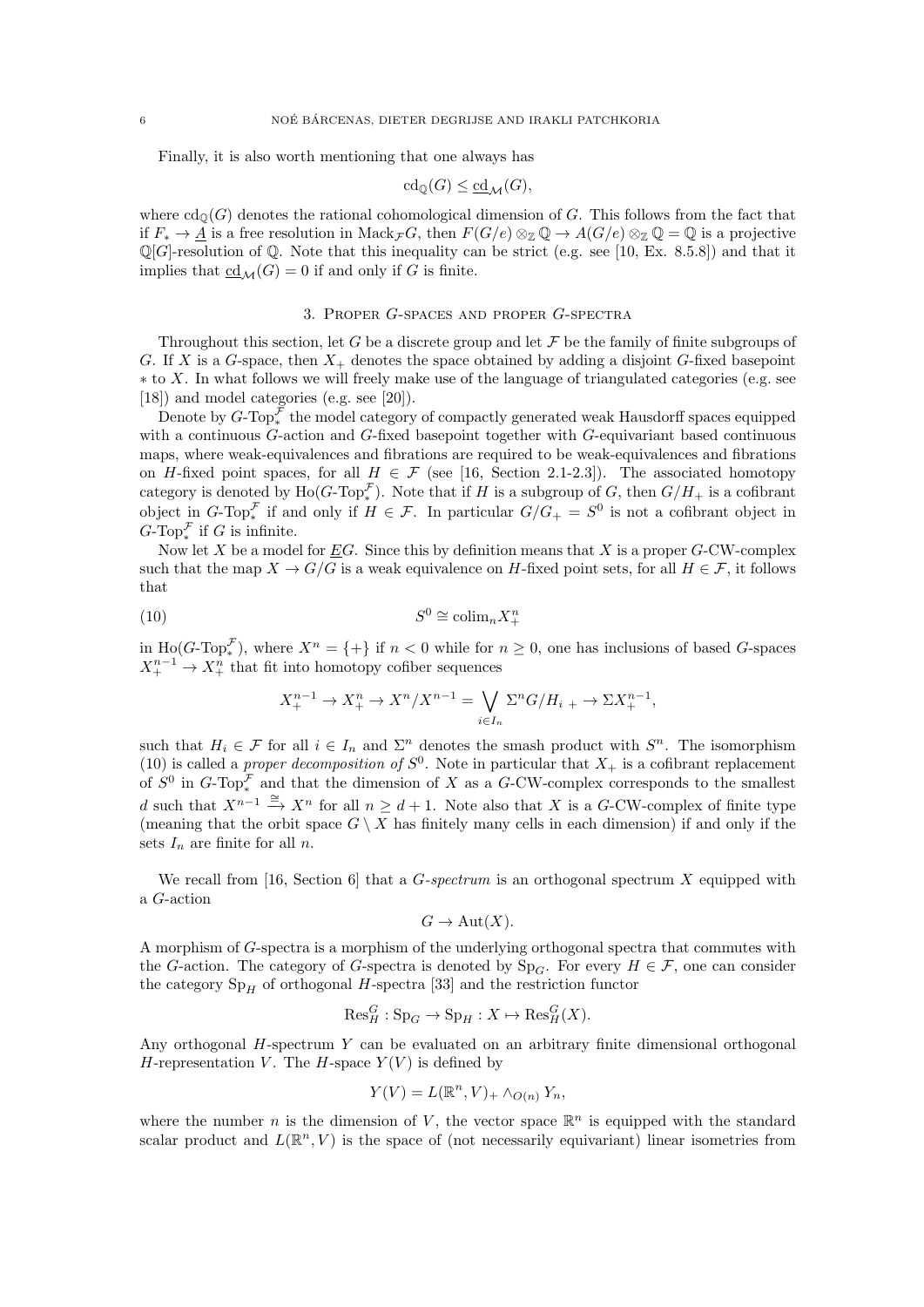$$
\pi_k^H Y = \operatorname{colim}_{V \subset \mathcal{U}} [S^{\mathbb{R}^k \oplus V}, Y(V)]^H, \ \ k \in \mathbb{Z},
$$

where V ranges over all finite dimensional H-subrepresentations of a complete H-universe  $\mathcal U$  (see [33, Section III.3] for details). Given a  $G$ -spectrum  $X$  and a finite subgroup  $H$  of  $G$ , one defines  $\pi_k^H X$  to be  $\pi_k^H \text{Res}_H^G(X)$ . Finally, a map  $f: X \to X'$  of G-spectra is called a *(proper) stable* equivalence if the induced map

$$
\pi_k^H(f) \colon \pi_k^H X \to \pi_k^H X'
$$

is an isomorphism for any integer k and any  $H \in \mathcal{F}$ .

It follows from [16, Section 6] that there is a stable model category structure on  $Sp<sub>G</sub>$  with weak equivalences the stable equivalences. We refer to this model category as the model category of proper G-spectra. The term proper here does not refer to the action of  $G$  on  $X$ , but rather to the form of weak equivalences in  $Sp_G$ .

The homotopy category associated to the stable model category  $Sp_G$  will be denoted by  $Ho(Sp_G)$ . The category  $Ho(Sp_G)$  is naturally a triangulated category (see [20, Chapter 7]), whose distinguished triangles will be called *stable cofiber sequences* and whose suspension functor will be denoted by  $\Sigma$ , while its inverse will be denoted by  $\Sigma^{-1}$  as usual. The abelian group of morphisms from X to Y in  $\text{Ho}(\text{Sp}_G)$  will be denoted by  $[X, Y]^G$ . Recall that an object X of  $\text{Ho}(\text{Sp}_G)$  is called *compact* if the functor  $[X, -]^G$  preserves arbitrary coproducts.

There is a suspension functor (see [16, Section 6])

$$
\Sigma^\infty : G\text{-}\mathrm{Top}^{\mathcal{F}}_* \to \mathrm{Sp}_G : X \mapsto \Sigma^\infty X
$$

that is a left Quillen functor and hence preserves cofibrations and weak equivalences between cofibrant objects. Thus it yields a derived functor

$$
\Sigma^{\infty} : \text{Ho}(G\text{-}\text{Top}^{\mathcal{F}}_*) \to \text{Ho}(\text{Sp}_G)
$$

that sends homotopy cofiber sequences to stable cofiber sequences. If  $H$  is a subgroup of  $G$ , we will abuse notation slightly and sometimes denote  $\Sigma^{\infty}G/H_{+}$  by  $G/H_{+}$ , hoping that it will be clear from the context what is meant. In particular, letting  $H = G$ , we will denote  $\Sigma^{\infty}G/G_{+}$  by  $S^0$ . Note that  $G/H_+$  is a cofibrant object in  $Sp_G$  if and only if  $H \in \mathcal{F}$ . In particular,  $S^0$  is not a cofibrant object in  $Sp_G$  if G is infinite. Recall that a cofibrant replacement of  $S^0$  in  $Sp_G$  is a cofibrant object that is weakly equivalent to  $S^0$ , i.e. isomorphic to  $S^0$  in  $\text{Ho}(\text{Sp}_G)$ .

**Definition 3.1.** A *stable model for*  $\underline{E}G$  is a collection of G-spectra  $\{X^n\}_{n\in\mathbb{Z}}$  where  $X^n = \{*\}$ if  $n < 0$  while for  $n \ge 0$  one has morphisms  $X^{n-1} \to X^n$  in H<sub>0</sub>(Sp<sub>G</sub>) that fit into stable cofiber sequences

$$
X^{n-1} \to X^n \to \bigvee_{i \in I_n} \Sigma^n G/H_{i} \to \Sigma X^{n-1}
$$

such that  $H_i \in \mathcal{F}$  for all  $i \in I_n$  and

(11) hocolim<sub>n</sub> $X^n \cong S^0$ 

in Ho(Sp<sub>G</sub>). In analogy with the unstable case, we call the isomorphism (11) a *stable proper* decomposition of  $S^0$ .

If there exists a d such that  $X^{n-1} \stackrel{\cong}{\to} X^n$  for all  $n \geq d+1$ , then the stable model for EG is called *finite dimensional*. In this case, the smallest such  $d$  is called the *dimension* of the stable model for  $\underline{E}G$ . A stable model for  $\underline{E}G$  is said to be of *finite type* if the sets  $I_n$  are finite for all  $n \geq 0$ . A stable model for EG is a said to be *finite* if it is both finite dimensional and of finite type.

Remark 3.2. In what follows we shall sometimes abuse terminology and refer to a certain Gspectrum  $X$  as a stable model for  $EG$ . It should be understood that in this case we mean that X is a specific model for the homotopy colimit hocolim<sub>n</sub>X<sup>n</sup> where the G-spectra X<sup>n</sup> satisfy all the assumptions of Definition 3.1. In other words, we will often threat a stable model for EG as a G-spectrum, keeping in mind that its specific stable proper decomposition as specified in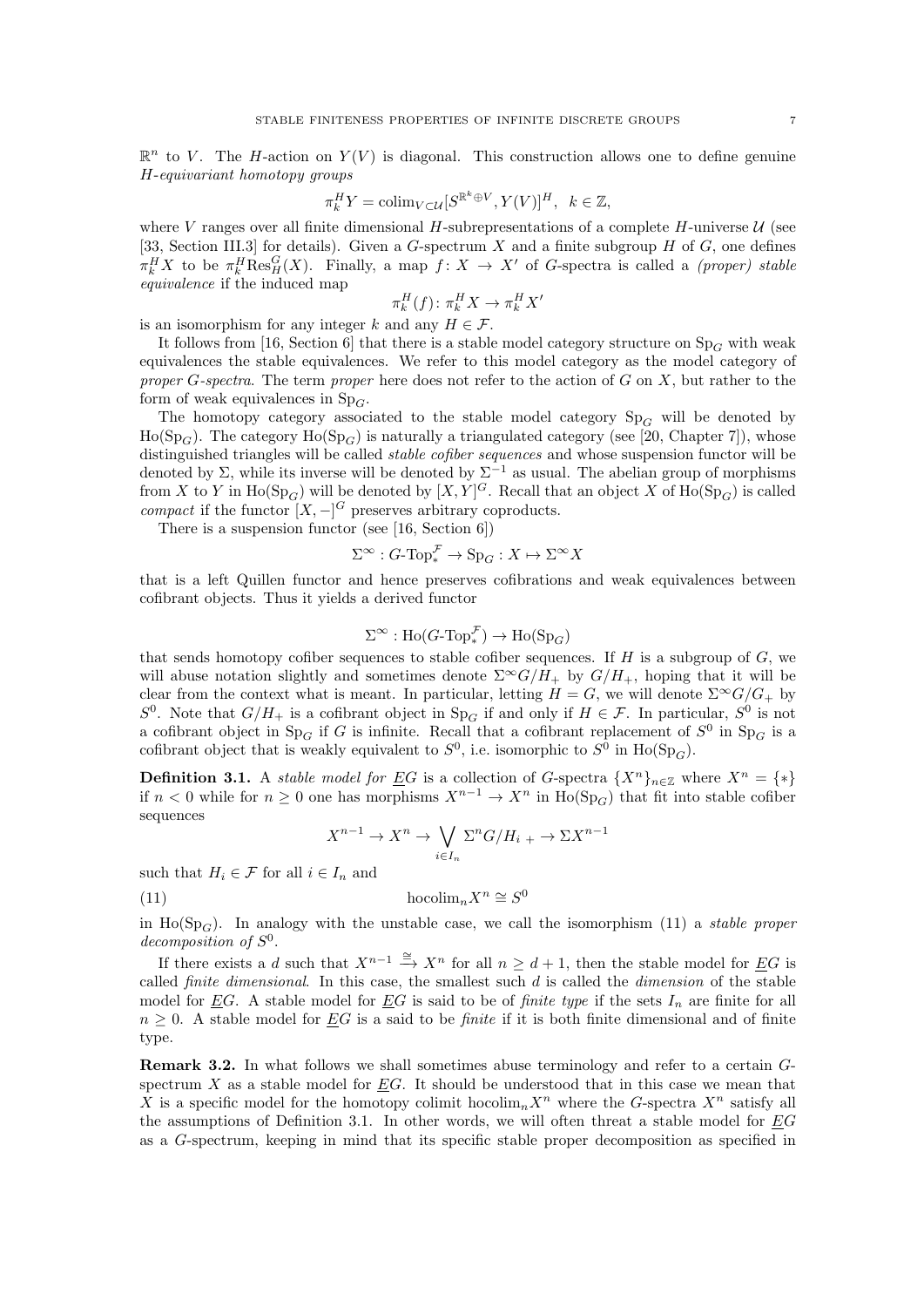Definition 3.1 is part of the data. In particular, if the collection of G-spectra  $\{X^n\}_{n\in\mathbb{Z}}$  form an m-dimensional stable model for  $\underline{E}G$ , then we might as well take  $X^n = X^m$  for all  $n \geq m$  and refer to  $X^m$  = hocolim<sub>n</sub> $X^n$  as an m-dimensional stable model for *EG*.

The triangulated category  $Ho(Sp_G)$  is compactly generated by the set of compact generators

$$
\{G/H_+ \mid H \in \mathcal{F}\}.
$$

This follows from the fact that for  $H \in \mathcal{F}$ ,  $n \in \mathbb{Z}$  and  $X \in Ho(Sp_G)$ , there is a natural isomorphism (see [16, Lemma 6.11])

$$
[\Sigma^n G/H_+, X]^G \cong [S^n, X]^H = \pi_n^H(X).
$$

Using the double coset formula and the Wirthmüller isomorphism [35], the latter also implies that for finite subgroups  $H$  and  $K$  of  $G$ , we have an isomorphism

$$
[\Sigma^{\infty} G/K_+, \Sigma^{\infty} G/H_+]^G_* \cong \bigoplus_{[g] \in K \backslash G/H} \pi_*^{K \cap^g H}(S^0).
$$

In particular when  $* = 0$ , we get

$$
[\Sigma^{\infty} G/K_+, \Sigma^{\infty} G/H_+]^G \cong \bigoplus_{[g] \in K \backslash G/H} A(K \cap {}^g H),
$$

where we remind the reader that  $A(K \cap {}^{g}H)$  denotes the Burnside ring of the finite group  $K \cap {}^{g}H$ . It now follows from [37, Proposition 3.1] that the Mackey category  $\mathcal{M}_{\mathcal{F}}G$  fully faithfully embeds into  $\text{Ho}(\text{Sp}_G)$  by sending  $G/H$  to  $\Sigma^{\infty}G/H_{+}$ , for any  $H \in \mathcal{F}$ . Summarizing the discussion we see that the abelian groups G

$$
\pi_n^H(X) \cong [\Sigma^n G/H_+, X]^0
$$

assemble together to form a Mackey functor.

$$
\pi_n^-(X) : \mathcal{M}_\mathcal{F} G \to \mathbb{Z}\text{-mod} : G/H \mapsto \pi_n^H(X)
$$

such that functor  $\pi_0^-(G/K_+)$  is isomorphic to the free Mackey functor  $\mathbb{Z}^G[-,K]$  and the functor  $\pi_0^-(S^0)$  is isomorphic to the Burnside ring functor  $\underline{A}$ .

Next we note that the observations above together with [33, Theorem 3.4] imply that any stable cofiber sequence

$$
X \to Y \to Z \xrightarrow{\partial} \Sigma X
$$

in  $Ho(\mathrm{Sp}_G)$  induces an exact sequence of Mackey functors

$$
\pi_n^-(X) \to \pi_n^-(Y) \to \pi_n^-(Z) \xrightarrow{\partial_*} \pi_n^-(\Sigma X)
$$

for every  $n \in \mathbb{Z}$ . The suspension and desuspension isomorphisms

$$
\pi^-_n(\Sigma X)\cong\pi^-_{n-1}(X)
$$

and

$$
\pi_n^-(\Sigma^{-1}X) \cong \pi_{n+1}^-(X)
$$

can be used to splice these exact sequence together and form long exact sequences.

Another consequence of the fact that  $Ho(Sp_G)$  is compactly generated by the set

$$
\{G/H_+ \mid H \in \mathcal{F}\}
$$

is the existence of Eilenberg-MacLane objects for Mackey functors. Given a Mackey functor  $M : \mathcal{M}_{\mathcal{F}}G \to \mathbb{Z}$ -mod, there exists a G-spectrum HM, called the Eilenberg-MacLane spectrum of M such that  $\pi_0^- (HM)$  is isomorphic as a Mackey functor to M and  $\pi_n^- (HM) = 0$  if  $n \neq 0$ . Moreover,  $HM$  is unique up to stable homotopy. This follows from [40, Proposition 3.8] which asserts that under certain general conditions, a set of compact generators in any triangulated category with sums determines a t-structure (see also [2]). The Eilenberg-MacLane objects are then just the objects of the heart of this t-structure. The paper [12] shows that the spectrum  $HM$ represents the G-equivariant Bredon cohomology with coefficients in M.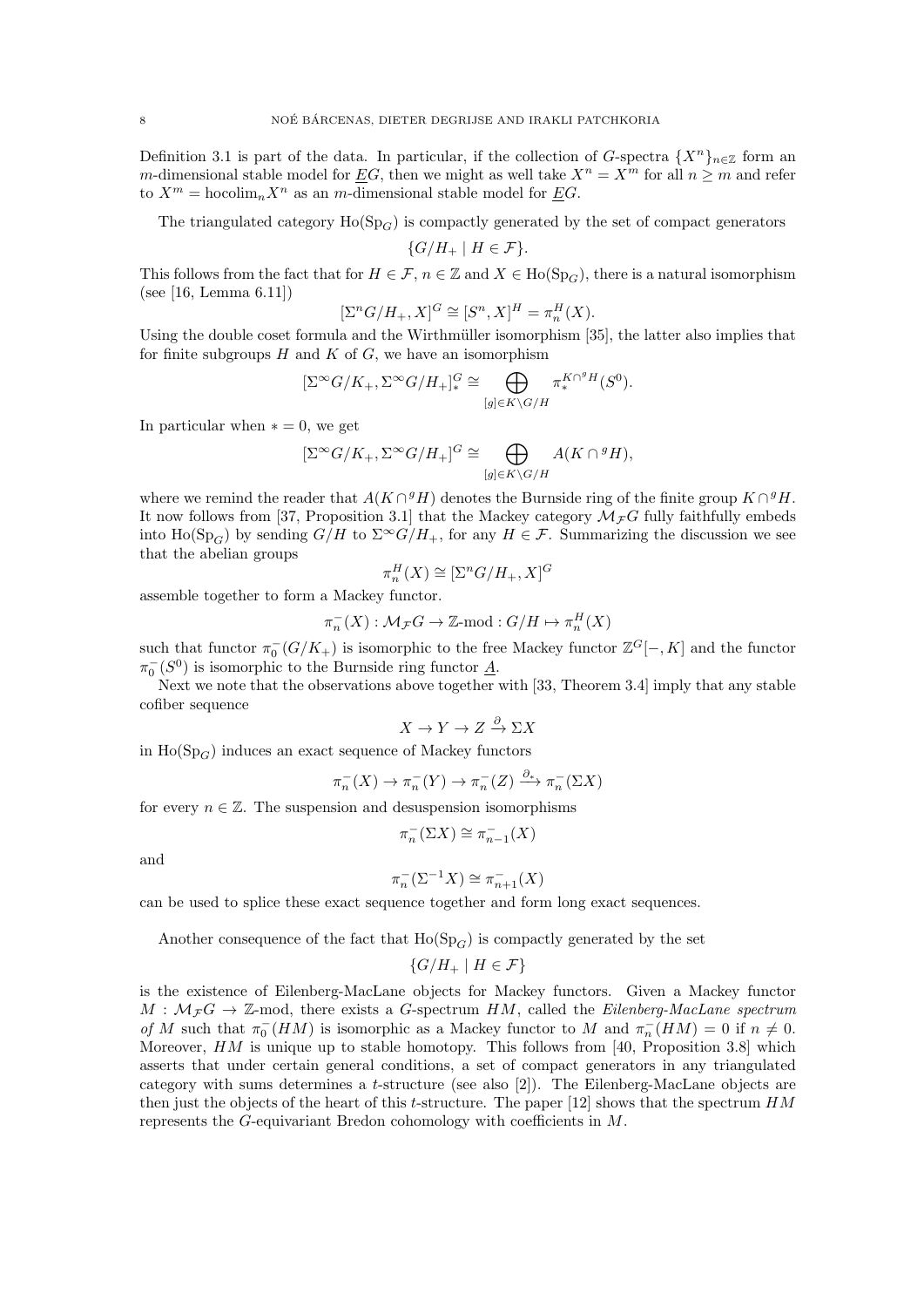Finally, in light of Remark 3.2, we can say that a stable model for  $EG$  is a proper cellular decomposition of  $S^0$  and that finite stable models for  $\underline{E}G$  are compact objects of  $\text{Ho}(\text{Sp}_G)$  because they can be built in finitely many steps by iterated stable cofiber sequences from shifts of the suspension spectra  $\Sigma^{\infty}G/H_+$  for suitable finite subgroups H of G. The objects  $\Sigma^{\infty}G/H_+$  are compact as pointed out above and the class of compact objects in any triangulated category is closed under 2-out-of-3 in exact triangles, so the claim follows. By the properties of the functor  $\Sigma^{\infty}$  listed above and the fact that  $S^0$  is cofibrant in  $H$ -Top<sup> $\mathcal F$ </sup> for all finite  $H$ , it follows that if X is a model for EG, then  $\Sigma^{\infty}X_{+}$  is a stable model for EG. Moreover, if  $\dim(X) = d$  then  $\Sigma^{\infty}X_{+}$ is d-dimensional and if X is of finite type, then so is  $\Sigma^{\infty} X_+$ .

### 4. Geometric versus cohomological dimension

Throughout this section, let G be a discrete group and let  $\mathcal F$  be the family of finite subgroups of G. Recall that the geometric dimension for proper actions  $gd(G)$  of G is by definition the smallest possible dimension that a model for  $EG$  can have and note that if X is a model for  $EG$ , then the cellular chain complexes

$$
\ldots \to C_n(X^H) \to C_{n-1}(X^H) \to \ldots \to C_0(X^H) \to \mathbb{Z} \to 0
$$

of the fixed points sets  $X^H$ , for all  $H \in \mathcal{F}$ , assemble to form a free resolution  $C_*(X^-) \to \mathbb{Z}$  in Mod- $\mathcal{O}_{\mathcal{F}}G$  (see [30]). This implies that  $\text{cd}(G) \leq \text{gd}(G)$ . In [30, Th. 0.1.] it is shown that one even has

$$
\underline{\mathrm{cd}}(G) \le \mathrm{gd}(G) \le \max\{3, \underline{\mathrm{cd}}(G)\}.
$$

It is not hard to check that  $gd(G) = 0$  if and only if  $cd(G) = 0$  if and only if G is finite. Since one has  $\underline{\mathrm{cd}}(G) = 1$  if and only if  $\underline{\mathrm{gd}}(G) = 1$  by [15, Cor. 1.2], we conclude that the invariants  $cd(G)$  and gd(G) coincide, except for the possibility that one could have  $cd(G) = 2$  but gd(G) = 3. That this Eilenberg-Ganea exception actually occurs in the torsion setting is shown in [8] (see also Section 6). We conclude that in the unstable world there is a nice geometric interpretation for the algebraic invariant  $\underline{cd}(G)$ . The main purpose of this section is the show that there is a similar geometric interpretation for the algebraic invariant  $\underline{cd}_{\mathcal{M}}(G)$  in the stable world.

**Definition 4.1.** The *stable geometric dimension for proper actions of G*, denoted by  $\underline{gd}_{st}(G)$ , is the smallest integer  $d$  such that there exists a  $d$ -dimensional stable model for  $EG$ . If such an integer does not exist, then we set  $\underline{\mathrm{gd}}_{\mathrm{st}}(G) = \infty$ .

**Theorem 4.2.** For any discrete group  $G$ , one has

$$
\underline{\mathrm{cd}}_{\mathcal{M}}(G) = \underline{\mathrm{gd}}_{\mathrm{st}}(G).
$$

In particular, if  $G$  is virtually torsion-free then

$$
\text{vcd}(G) = \underline{\text{gd}}_{\text{st}}(G).
$$

The next two subsections will be devoted to proving this theorem. The proof will also provide us with a method to construct stable models for  $EG$  that do not (necessarily) come from suspending unstable models. This will be illustrated in the next section.

4.1. The proof of  $\leq$ . If  $\underline{sd}_{st}(G) = \infty$ , then there is nothing the prove. So let's assume that  $\underline{\text{gd}}_{\text{st}}(G) = m$  is finite and let  $X^m$  be an m-dimensional stable model for EG (see Remark 3.2). For each  $n \geq 2$ , consider the stable cofiber sequences

$$
X^{n-2} \xrightarrow{i} X^{n-1} \xrightarrow{\pi} X^{n-1}/X^{n-2} \xrightarrow{\partial} \Sigma X^{n-2}
$$

and

$$
X^{n-1} \xrightarrow{i} X^n \xrightarrow{\pi} X^n / X^{n-1} \xrightarrow{\partial} \Sigma X^{n-1}
$$

.

and define

$$
d_n : \pi_n^{-}(X^n/X^{n-1}) \xrightarrow{\partial_*} \pi_n^{-}(\Sigma X^{n-1}) \xrightarrow{-(\Sigma \pi)^*} \pi_n^{-}(\Sigma X^{n-1}/X^{n-2}) \cong \pi_{n-1}^{-}(X^{n-1}/X^{n-2}).
$$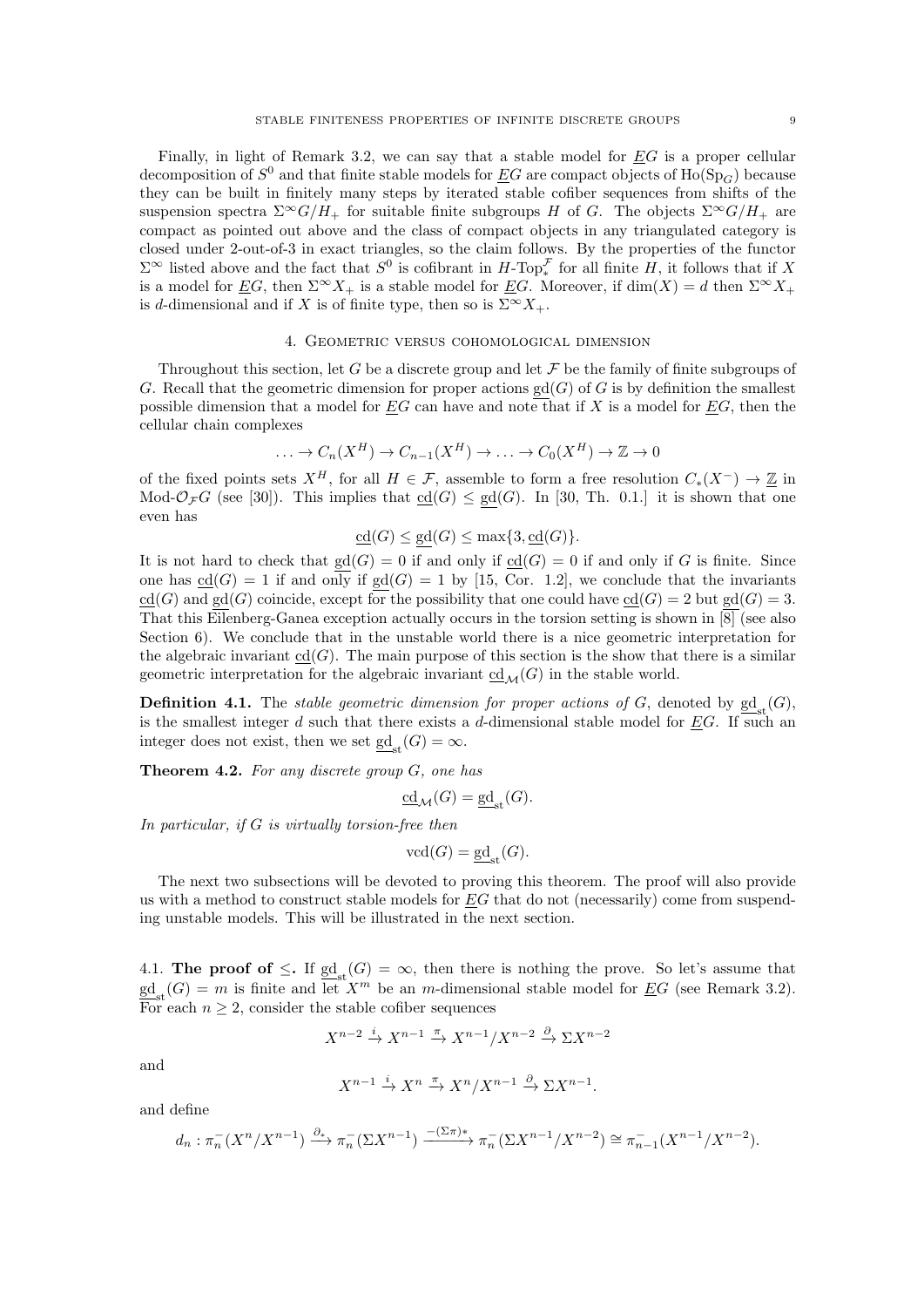Since  $\partial \circ \pi = 0$ , one has  $d_n \circ d_{n-1} = 0$  and

$$
\pi_n^-(X^n/X^{n-1}) \cong \pi_n^-(\bigvee_{i \in I_n} \Sigma^n G/H_{i+1}) \cong \bigoplus_{i \in I_n} \pi_n^-(\Sigma^n G/H_{i+1}) \cong \bigoplus_{i \in I_n} \mathbb{Z}^G[-,H_i],
$$

Hence we obtain a chain complex of free Mackey functors (12)

$$
0 \to \pi_m^-(X^m/X^{m-1}) \xrightarrow{d_m} \pi_{m-1}^-(X^{m-1}/X^{m-2}) \xrightarrow{d_{m-1}} \dots \xrightarrow{d_2} \pi_1^-(X^1/X^0) \xrightarrow{d_1} \pi_0^-(X^0) \xrightarrow{d_0} 0.
$$

We claim that the homology of this chain complex is zero, except in degree zero where it is isomorphic to the Burnside ring functor  $\underline{A}$  via the the inclusion  $X^0 \to X^m \cong S^0$ .

To prove this claim, let us first fix  $K \in \mathcal{F}$  and denote  $A = \text{res}_{K}^{G} \underline{A}$ . Recall from [24] that Bredon homology of K-spectra with Burnside ring coefficients, denoted by  $H_*^K(-)$ , is represented by an Eilenberg Maclane K-spectrum HA. By [23, Th. 2.1], the unit map  $S^0 \to HA$  induces a stable Hurewicz isomorphism

$$
\pi_0^K(D) \xrightarrow{\cong} \pi_0^K(D \wedge HA) = {\rm H}_0^K(D)
$$

for every connective K-spectrum D. Denote  $Y^n = \text{res}^G_K(X^n)$  for all  $n \in \mathbb{Z}$ . Since  $\text{res}^G_K$  is exact and

$$
\operatorname{res}^G_K(G/H_{i+}) = \bigvee_{[g] \in K \backslash G/H_i} K/K \cap {}^gH_i +
$$

it follows that  $Y^m = \text{hocolim}_n Y^n$  is a K-CW-spectrum that is isomorphic to  $S^0 = K/K_+$  in  $Ho(Sp<sub>K</sub>)$  and whose cellular decomposition is given by restricting the stable cofiber sequences of X to  $\text{Ho}(\text{Sp}_K)$ . For each n, there is a commutative diagram of cofiber sequences of K-spectra

$$
Y^{n-1} \longrightarrow Y^n \longrightarrow Y^n / Y^{n-1} \longrightarrow \Sigma Y^{n-1}
$$
  
\n
$$
\downarrow \qquad \qquad \downarrow \qquad \qquad \downarrow
$$
  
\n
$$
Y^{n-1} \wedge HA \longrightarrow Y^n \wedge HA \longrightarrow Y^n / Y^{n-1} \wedge HA \longrightarrow \Sigma Y^{n-1} \wedge HA
$$

Applying K-homotopy groups to this sequence and using the fact that  $\text{res}_{K}^{G}(G/H_{i+1})$  is a connective K-spectrum, we conclude that the chain complex  $(12)$  evaluated at K is naturally isomorphic to

$$
0 \to \mathrm{H}^K_m(Y^m/Y^{m-1}) \xrightarrow{d_m} \mathrm{H}^K_{m-1}(Y^{m-1}/Y^{m-2}) \xrightarrow{d_{m-1}} \dots \xrightarrow{d_2} \mathrm{H}^K_1(Y^1/Y^0) \xrightarrow{d_1} \mathrm{H}^K_0(Y^0) \xrightarrow{d_0} 0.
$$

Since this is the cellular chain complex of  $Y^m$ , its homology computes

$$
\operatorname{H}_*^K(Y^m) \cong \operatorname{H}_*^K(S^0) \cong \pi_*^K(HA)
$$

(e.g. see [36, Ch. XIII]). This shows that (12), evaluated at  $K \in \mathcal{F}$ , has zero homology except in degree zero, where it is isomorphic to  $A(K)$  via the inclusion  $Y^0 \to Y^m \cong S^0$ . This proves our claim.

We conclude that there is a free resolution

(13) 
$$
0 \to \pi_m^-(X^m/X^{m-1}) \xrightarrow{d_m} \dots \xrightarrow{d_2} \pi_1^-(X^1/X^0) \xrightarrow{d_1} \pi_0^-(X^0) \xrightarrow{d_0} \underline{A} \to 0
$$

of  $\underline{A}$  in Mack<sub>F</sub> G of lenght m, which implies that  $\underline{c}d_{\mathcal{M}}(G) \leq m$  and hence

$$
\underline{\mathrm{cd}}_{\mathcal{M}}(G) \le \underline{\mathrm{gd}}_{\mathrm{st}}(G).
$$

4.2. **The proof of**  $\geq$ . If  $\underline{\text{cd}}_{\mathcal{M}}(G) = \infty$  then we are done since  $\underline{\text{cd}}_{\mathcal{M}}(G) \leq \underline{\text{gd}}_{\text{st}}(G)$ . If  $\underline{\text{cd}}_{\mathcal{M}}(G) = 0$ , then G is finite which implies that  $\underline{sd}_{st}(G) = 0$  since in this case  $G/G_+$  is a stable model for EG of dimension zero. Now assume that  $\mathrm{cd}_{\mathcal{M}}(G) = m \geq 1$  is finite. Let EG be a (possible infinite dimensional) classifying space for proper actions. Such a space always exists by [29, Th. 1.9]. Applying the functor  $\Sigma^{\infty}_+$  to the weak equivalence  $\underline{E}G \to G/G$  we obtain a stable proper decomposition

$$
f: X = \text{hocolim}_{n} X^{n} \xrightarrow{\cong} S^{0}
$$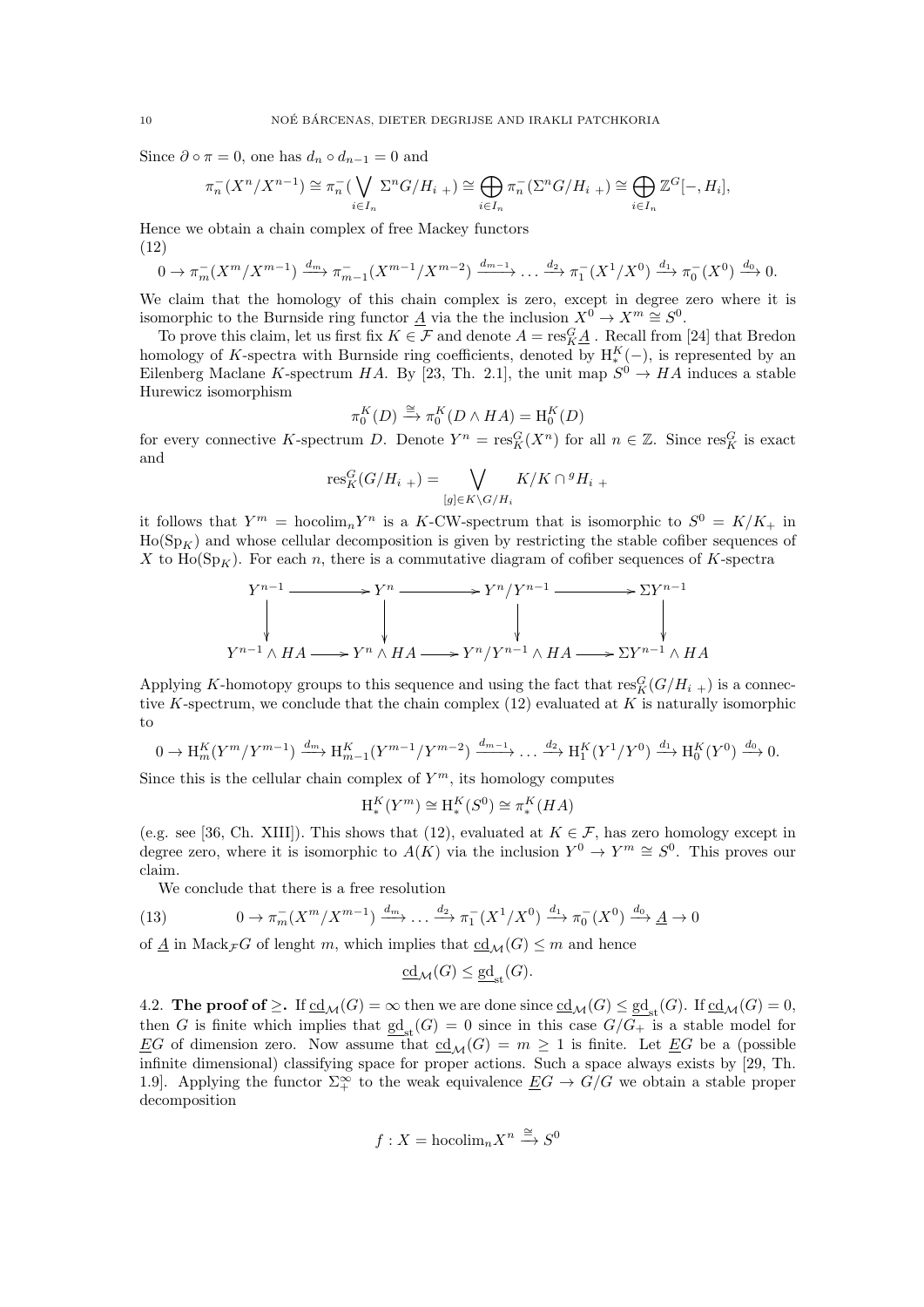in Ho(Sp<sub>G</sub>). Just as in the previous section, X gives rise to a free resolution (possible of infinite length)

$$
\dots \to \pi_n^-(X^n/X^{n-1}) \xrightarrow{d_n} \dots \xrightarrow{d_2} \pi_1^-(X^1/X^0) \xrightarrow{d_1} \pi_0^-(X^0) \xrightarrow{d_0} \underline{A} \to 0
$$

of  $\underline{A}$  in Mack<sub>F</sub> G. Since  $\underline{cd}_{\mathcal{M}}(G) = m$ , it follows from standard techniques in homological algebra that ker  $d_{m-1}$  is a projective Mackey functor. By the Eilenberg swindle there exists a free Mackey functor

$$
F' = \bigoplus_{j \in J} \mathbb{Z}^G[-, H_j]
$$

such that  $F = F' \oplus \ker d_{m-1}$  is a free Mackey functor. Hence, by replacing  $X^{m-1}$  with

$$
X^{m-1} \vee \big(\bigvee_{j \in J} \Sigma^{m-1} G/H_{j+}\big)
$$

and letting  $f(\bigvee_{j\in J}\sum^{m-1}G/H_{j+})=*$ , we may assume that ker  $d_{m-1}$  is a free Mackey functor F so that we obtain a free resolution of length  $m$ 

(14) 
$$
0 \to F \to \pi_{m-1}^-(X^{m-1}/X^{m-2}) \xrightarrow{d_{m-1}} \dots \xrightarrow{d_2} \pi_1^-(X^1/X^0) \xrightarrow{d_1} \pi_0^-(X^0) \xrightarrow{d_0} \underline{A} \to 0
$$

of  $\underline{A}$  in  $\mathrm{Mack}_{\mathcal{F}}G$  and a map

$$
f: X^{m-1} \to S^0
$$

that is  $(m-1)$ -connected. Here,  $(m-1)$ -connected means that for all  $K \in \mathcal{F}$ ,  $\pi_i^K(f)$  is an isomorphism for all  $i \leq m-2$ , while  $\pi_{m-1}^K(f)$  is surjective. For every  $-1 \leq n \leq m-1$ , the proper G-spectrum  $X<sup>n</sup>$  fits into a stable cofiber sequence

$$
X^n \xrightarrow{f} S^0 \to Y^{n+1} \to \Sigma X^n.
$$

Using the octahedral axiom for triangulated categories, we deduce the existence of the dotted arrows in the commutative diagram

(15)  
\n
$$
X^{n-1} \longrightarrow X^n \xrightarrow{\pi} \bigvee_{\alpha \in I_n} \Sigma^n G / H_{\alpha} + \longrightarrow \Sigma X^{n-1}
$$
\n
$$
X^{n-1} \longrightarrow S^0 \longrightarrow Y^n \longrightarrow \partial \longrightarrow \Sigma X^{n-1}
$$
\n
$$
Y^{n+1} \longrightarrow Y^{n+1} \longrightarrow Y^{n+1} \longrightarrow \partial \longrightarrow \Sigma X^n
$$
\n
$$
\downarrow \alpha_n \qquad \qquad \downarrow \qquad \qquad \alpha_n \qquad \qquad \downarrow
$$
\n
$$
\Sigma X^n \xrightarrow{\Sigma \pi} \bigvee_{\alpha \in I_n} \Sigma^{n+1} G / H_{\alpha} +
$$

where the two upper horizatonal lines and the two middle vertical lines are stable cofiber sequences. Note that  $Y^0 = S^0$  and that by rotating, we obtain for each  $0 \le n \le m-1$ , a stable cofiber sequence

$$
Y^n \xrightarrow{\alpha_n} Y^{n+1} \xrightarrow{\Sigma \pi \circ \partial} \bigvee_{\alpha \in I_n} \Sigma^{n+1} G/H_{\alpha} \to \Sigma Y^n
$$

As before, these cofiber sequences give rise to a chain complex

$$
0 \to \pi_m^-(Y^m/Y^{m-1}) \to \dots \to \pi_1^-(Y^1/Y^0) \to \underline{A} = \pi_0^-(Y^0) \to 0
$$

in Mack<sub>F</sub>G where the  $\pi_n^{-}(Y^n/Y^{n-1})$  are free Mackey functors for  $n \geq 1$ . Using the same stable Hurewicz argument as in Subsection 4.1, one deduces that this chain complex is naturally isomorphic to

$$
0 \to \mathrm{H}^-_m(Y^m/Y^{m-1}) \to \ldots \to \mathrm{H}^-_1(Y^1/Y^0) \to \underline{A} \to 0.
$$

Moreover, for each  $K \in \mathcal{F}$  this chain complex evaluated at K computes  $H_*^K(Y^m)$ . Since the map  $f: X^{m-1} \to S^0$  is  $(m-1)$ -connected, standard long exact sequence arguments imply that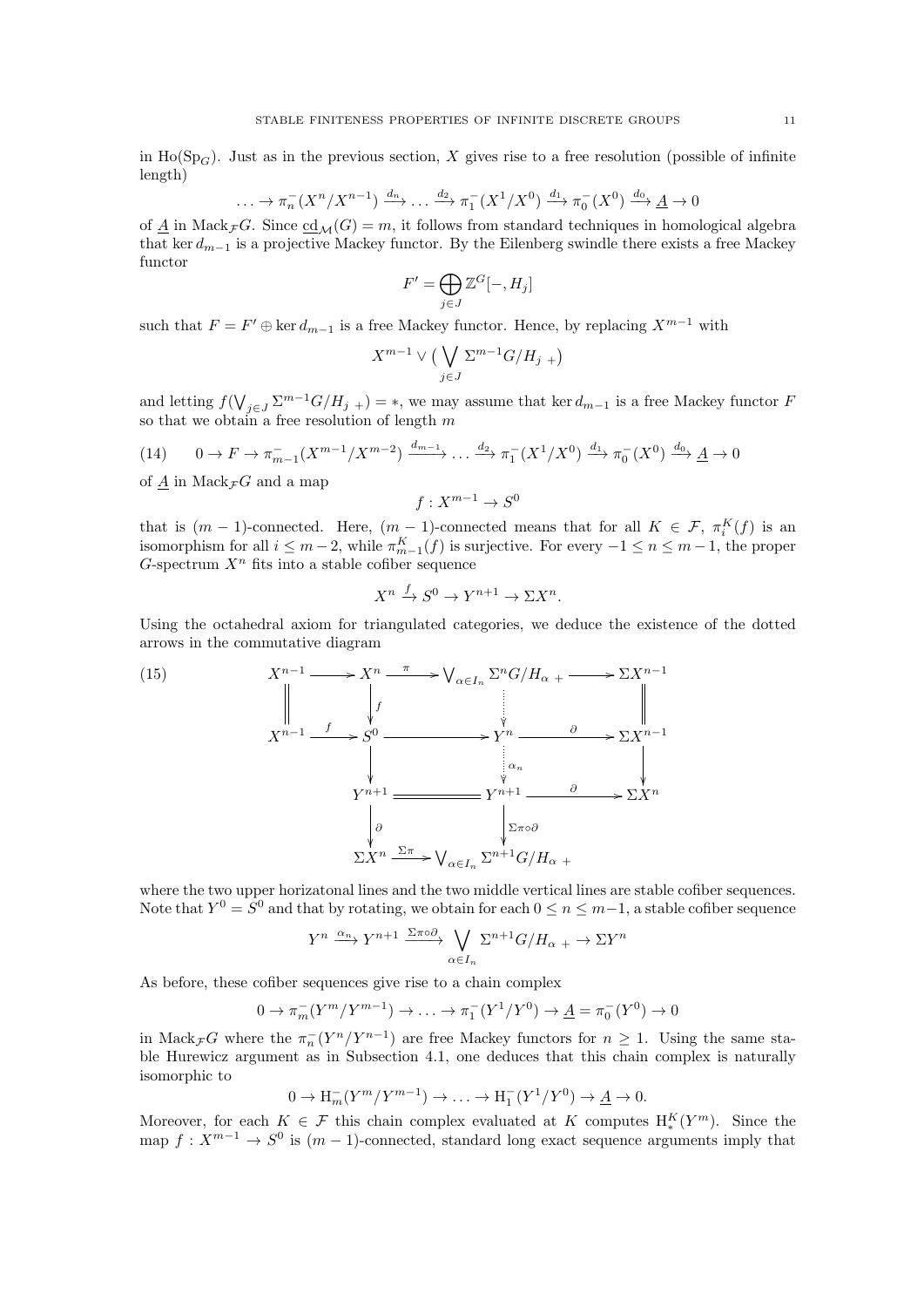$\pi_n^{-}(Y^m) = 0$  for all  $n \leq m-1$ . An application of the stable Hurewicz theorem (see [23, Th. 2.1]) then yield that for each  $K \in \mathcal{F}$ ,  $H_n^K(Y^m) = 0$  for all  $n \leq m-1$  and the Hurewicz map

$$
\pi_m^K(Y^m) \to \mathcal{H}_m^K(Y^m)
$$

is an isomorphism. Moreover, the commutativity of (15) implies that there is an isomorphism of chain complexes

(16) 
$$
0 \longrightarrow \pi_m^{-}(Y^m) \longrightarrow \pi_m^{-}(Y^m/Y^{m-1}) \longrightarrow \dots \longrightarrow \pi_1^{-}(Y^1/Y^0) \longrightarrow A \longrightarrow 0
$$
  
\n
$$
\cong \uparrow \qquad \cong \uparrow \qquad \qquad \cong \uparrow \qquad \qquad \downarrow
$$
  
\n
$$
0 \longrightarrow F \longrightarrow \pi_{m-1}^{-}(X^{m-1}/X^{m-2}) \longrightarrow \dots \longrightarrow \pi_0^{-}(X^0) \longrightarrow A \longrightarrow 0.
$$

Since  $F$  is a free Mackey functor, we have

$$
F \cong \bigoplus_{\alpha \in I_m} \mathbb{Z}^G[-, H_\alpha],
$$

so the isomorphism  $F \cong \pi_m^-(Y^m)$  yields a map

(17) 
$$
\bigvee_{\alpha \in I_m} \Sigma^m G / H_{\alpha} + \rightarrow Y^m
$$

that induces an isomorphism on  $\pi_m^-$ . Now consider the composite

$$
\bigvee_{\alpha \in I_m} \Sigma^m G / H_{\alpha} + \rightarrow Y^m \stackrel{\partial}{\rightarrow} \Sigma X^{m-1}
$$

and desuspend it, by applying  $\Sigma^{-1}$ , to obtain the map

$$
\bigvee_{\alpha \in I_m} \Sigma^{m-1} G/H_{\alpha} + \xrightarrow{\omega} X^{m-1}
$$

.

We now define  $X^m$  to be the proper G-spectrum that fits into the a stable cofiber sequence

$$
\bigvee_{\alpha \in I_m} \Sigma^{m-1} G/H_{\alpha} + \xrightarrow{\omega} X^{m-1} \to X^m \to \bigvee_{\alpha \in I_m} \Sigma^m G/H_{\alpha} + \cdots
$$

This determines  $X^m$  uniquely up to canonical isomorphism. By rotating, we also obtain a stable cofiber sequence

$$
X^{m-1} \to X^m \to \bigvee_{\alpha \in I_m} \Sigma^m G/H_{\alpha} \to \Sigma X^{m-1}.
$$

Now define  $Y^{m+1}$  as the mapping cone of the map (17) and use the octahedral axiom for triangulated categories to deduce the existence of the dotted arrows in the diagram

$$
\begin{array}{ccc}\n\bigvee_{\alpha \in I_m} \Sigma^{m-1} G/H_{\alpha} + \longrightarrow \Sigma^{-1} Y^m \longrightarrow \Sigma^{-1} Y^{m+1} \longrightarrow \bigvee_{\alpha \in I_m} \Sigma^m G/H_{\alpha} + \\
& & \Big\| \\
\bigvee_{\alpha \in I_m} \Sigma^{m-1} G/H_{\alpha} + \longrightarrow X^{m-1} \longrightarrow X^m \longrightarrow \bigvee_{\alpha \in I_m} \Sigma^m G/H_{\alpha} + \\
& & \Big\downarrow f & & \Big\downarrow \partial \\
& & S^0 \longrightarrow S^0 \longrightarrow Y^m \\
& & & \Big\downarrow \qquad Y^m \longrightarrow Y^{m+1}\n\end{array}
$$

where the two upper horizatonal lines and the two middle vertical lines are stable cofiber sequences. So we obtain a m-dimensional proper G-CW spectrum  $X^m$  together with a map

$$
\tilde{f}: X^m \to S^0
$$

that extends f. We claim that  $\pi_*^K(f)$  is an isomorphism for every  $K \in \mathcal{F}$ . Proving this is equivalent to showing that  $\pi_*^K(Y^{m+1}) = 0$  for all  $K \in \mathcal{F}$ . Since  $Y^{m+1}$  is connective, it follows from the stable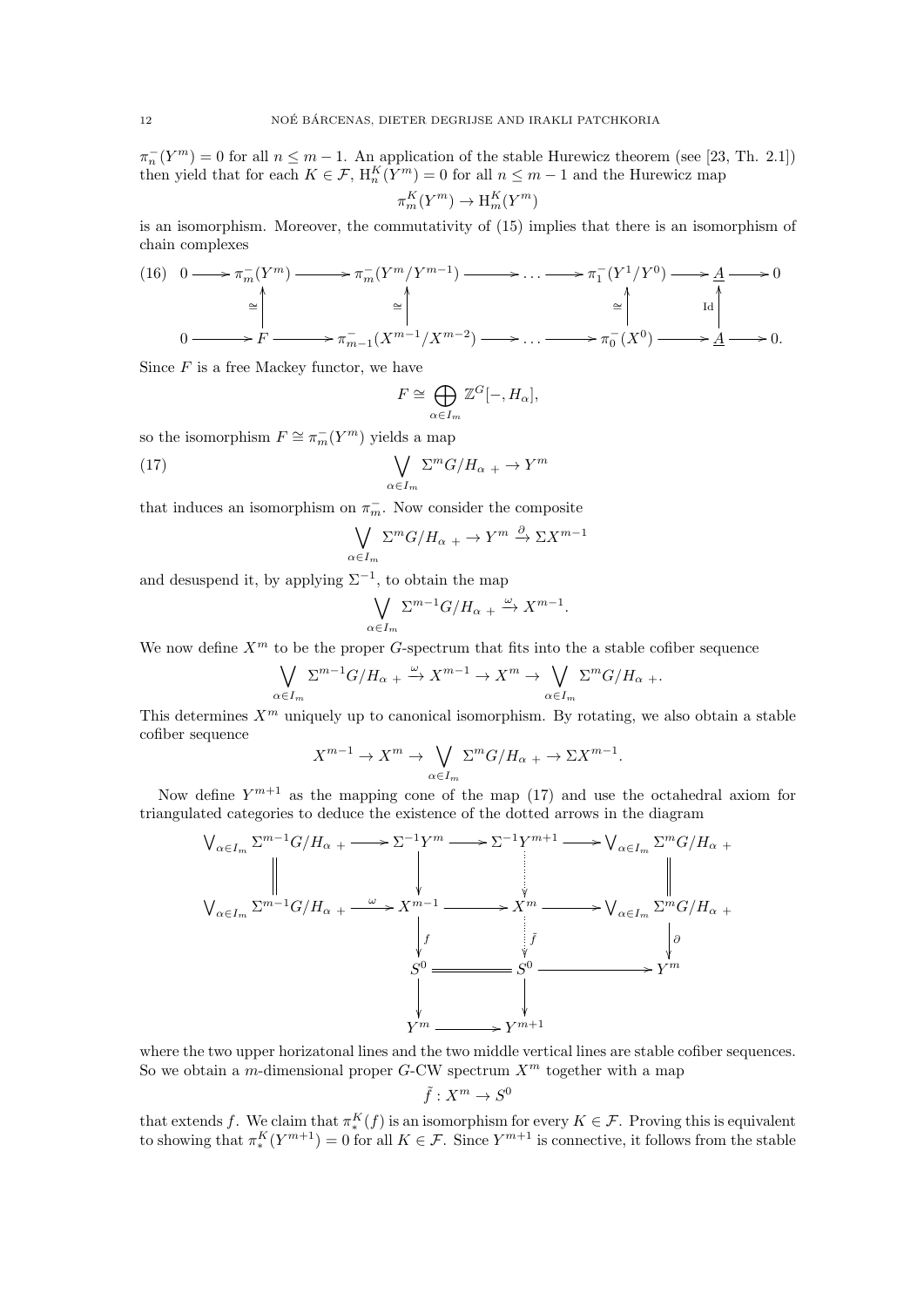Hurewicz isomorphism [23, Th. 2.1] that this is equivalent to proving that  $H_*^K(Y^{m+1}) = 0$  for all  $K \in \mathcal{F}$ . If we evaluate at  $K \in \mathcal{F}$ , then this homology is computed by the chain complex

(18) 
$$
0 \to \mathrm{H}_{m+1}^K(Y^{m+1}/Y^m) \xrightarrow{d} \mathrm{H}_m^K(Y^m/Y^{m-1}) \to \ldots \to \mathrm{H}_1^K(Y^1/Y^0) \to \mathrm{H}_0^K(Y^0) \to 0.
$$

We already know this sequence is exact up to degree  $m-1$ . The map d is constructed as the composition

$$
d: \mathrm{H}^K_{m+1}(Y^{m+1}/Y^m) \xrightarrow{\partial_*} \mathrm{H}^K_m(Y^m) \to \mathrm{H}^K_m(Y^m/Y^{m-1})
$$

By the stable Hurewicz isomorphism, (17) and the exactness of (16), we conclude that (18) is exact. This proves the claim, so we may conclude that  $X^m$  is a m-dimensional stable model for  $\underline{E}G$ , hence

$$
\underline{\mathrm{cd}}_{\mathcal{M}}(G) \ge \underline{\mathrm{gd}}_{\mathrm{st}}(G). \tag{\Box}
$$

4.3. Suspension models. We have already seen that if a proper  $G$ -CW-complex X is a model for EG, then its suspension  $\Sigma^{\infty} X_+$  is a stable model for EG. The purpose of this section is to show that the converse of this statement also holds if one additionally assumes that X is  $\mathcal{F}\text{-simply}$ connected, meaning that  $X^K$  is simply connected for every  $K \in \mathcal{F}$ . This additional assumption is a necessary one. Indeed, in the next section we will give an example of a group G and proper G-CW-complex X such that X is not F-simply connected and  $\Sigma^{\infty} X_+$  is a stable model for EG.

**Proposition 4.3.** Let X be an F-simply connected proper G-CW complex. Then  $\Sigma^{\infty}_+ X$  is a stable model for  $EG$  if and only if  $X$  is a model for  $EG$ .

The proof of this proposition requires the following two lemmas and uses notation and isomorphisms from Section 2.

**Lemma 4.4.** For any right  $\mathcal{O}_{\mathcal{F}}G$ -module M and any  $K \in \mathcal{F}$ ,  $\text{ind}_{\pi}(M)(G/K) = 0$  implies that  $M(G/K) = 0.$ 

*Proof.* Fix  $K \in \mathcal{F}$  and let  $\text{ind}_{K}^{G}$  denote the induction functor from the category of covariant Mackey functors for K to the category of covariant Mackey functors of G, associated to the inclusion  $i_K^G$ of  $K$  into  $G$  Then

$$
\mathrm{ind}_K^G(\mathbb{Z}^K[K,\pi_K(-)]) \cong \mathbb{Z}^G[K,\pi_G(-)]
$$

where  $\pi = \pi_G$  and  $\pi_K$  are the functors defined in (3). This can be seen by writing out the definition of the induction functor, noting that

$$
\mathrm{res}^G_K\Big(\mathbb{Z}[-,G/L]\Big)\cong\bigoplus_{[g]\in K\backslash G/L}\mathbb{Z}[-,K/K\cap {}^gL]
$$

and

$$
\text{res}_{K}^{G}(\mathbb{Z}^{G}[-,L]) \cong \bigoplus_{[g] \in K \backslash G/L} \mathbb{Z}^{K}[-,K \cap {}^{g}L]
$$

(see [37, Proposition 3.1]) for any finite subgroup L of G and using (1). Using this isomorphism, we conclude that

$$
\mathrm{ind}_{\pi_G}(M)(G/K) = M(-) \otimes_{\mathcal{O}_{\mathcal{F}}G} \mathbb{Z}^G[K, \pi_G(-)] \cong M(i_K^G(-)) \otimes_{\mathcal{O}_{\mathcal{F}}K} \mathbb{Z}^K[K, \pi_K(-)].
$$
  
Since  $\mathbb{Z}[K/K, -]$  is easily seen to be a direct summand of  $\mathbb{Z}^K[K/K, \pi(-)]$  as left  $\mathcal{O}_{\mathcal{F}}K$ -modules, it follows that  $\mathrm{ind}_{\pi}(M)(G/K) = 0$  implies that

$$
M(G/K) = M(i_K^G(-)) \otimes_{\mathcal{O}_{\mathcal{F}\cap K}K} \mathbb{Z}[K/K, -] = 0.
$$

 $\Box$ 

The following lemma provides the converse of [37, Th. 3.8].

**Lemma 4.5.** Let  $P_*$  be a non-negative chain complex of projective right  $\mathcal{O}_F G$ -modules such that  $H_0(P_*) = \mathbb{Z}$ . Then  $P_*$  is a projective resolution of  $\mathbb{Z}$  if  $\text{ind}_{\pi}(P_*)$  is a projective resolution of A.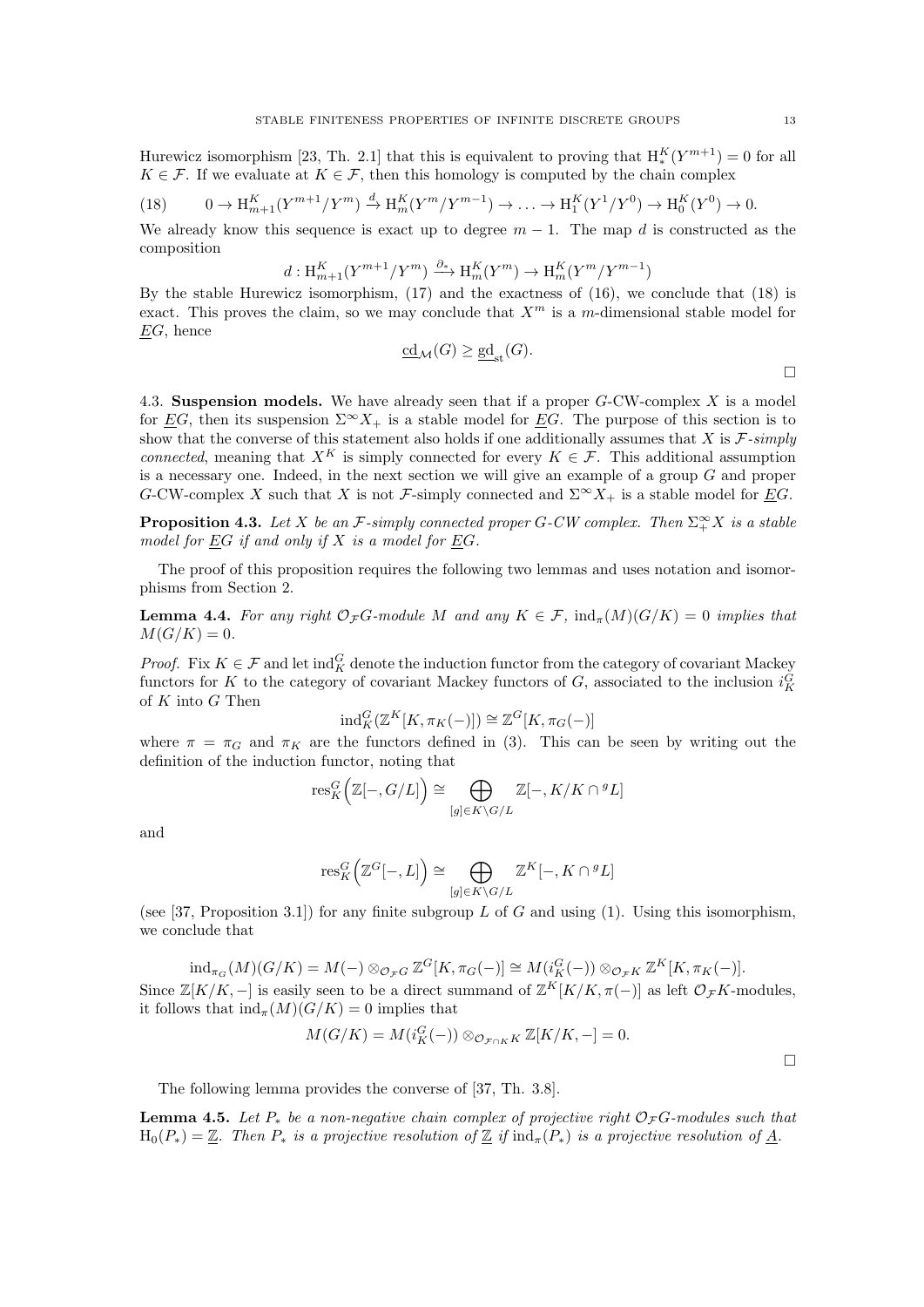*Proof.* First, let Q be a resolution of M consisting of projective left  $\mathcal{O}_{\mathcal{F}}G$ -modules. Then one can consider the double complex  $C = P_* \otimes_{\mathcal{O}_F G} Q_*$  whose column and row filtrations give rise to two convergent spectral sequences

$$
E_{p,q}^2 = \mathrm{H}_p^h \mathrm{H}_q^v(C) \Rightarrow \mathrm{H}_{p+q}(\mathrm{Tot}(C))
$$

and

$$
E_{p,q}^2 = \mathrm{H}_p^v \mathrm{H}_q^h(C) \Rightarrow \mathrm{H}_{p+q}(\mathrm{Tot}(C)).
$$

Since  $P_p$  is projective,  $H_q^v(P_p \otimes_{\mathcal{O}_{\mathcal{F}}G} Q_*) = 0$  if  $q > 0$  and  $H_0^v(P_p \otimes_{\mathcal{O}_{\mathcal{F}}G} Q_*) = P_p \otimes_{\mathcal{O}_{\mathcal{F}}G} M$ . We therefore conclude form the first spectral sequence that

$$
\mathrm{H}_{p+q}(\mathrm{Tot}(C)) = \mathrm{H}_{p+q}(P_* \otimes_{\mathcal{O}_{\mathcal{F}}G} M).
$$

Since  $Q_p$  is projective, we have  $H_q^h(P_* \otimes_{\mathcal{O}_{\mathcal{F}}G} Q_p) = H_q(P_*) \otimes_{\mathcal{O}_{\mathcal{F}}G} Q_p$ . This implies that the E<sub>2</sub>-term of the second spectral sequence equals  $\text{Tor}_{p}^{\mathcal{O}_{\mathcal{F}}G}(\text{H}_{q}(P_*,), M)$ . We conclude that there is convergent spectral sequence

(19) 
$$
E_{p,q}^2 = \text{Tor}_p^{\mathcal{O}_{\mathcal{F}}G}(\text{H}_q(P_*), M) \Rightarrow \text{H}_{p+q}(P_* \otimes_{\mathcal{O}_{\mathcal{F}}G} M).
$$

Recall that  $P_*$  is a positive chain complex of projective right  $\mathcal{O}_F G$ -modules such that  $H_0(P_*) = \mathbb{Z}$ and such that  $\text{ind}_{\pi}(P_*)$  is a projective resolution of A. We need to prove that  $P_n(G/K) = 0$  for all  $n \geq 1$  and all  $K \in \mathcal{F}$ . To this end, fix  $K \in \mathcal{F}$  and let M be the covariant functor  $\mathbb{Z}^G[K, -]$ from  $\mathcal{M}_{\mathcal{F}}G$  to abelian groups, restricted to the orbit category via  $\pi: \mathcal{O}_{\mathcal{F}}G \to \mathcal{M}_{\mathcal{F}}G$ . Note that  $P_* \otimes_{\mathcal{O}_F G} M = \text{ind}_{\pi}(P_*)(G/K)$  and hence  $H_n(P_* \otimes_{\mathcal{O}_F G} M) = 0$  for all  $n > 0$ . Since  $\text{ind}_{\pi}$  takes projective resolutions of  $\underline{\mathbb{Z}}$  to projective resolutions of  $\underline{A}$ ( see [37, Th. 3.8]) and  $H_0(P_*) = \underline{\mathbb{Z}}$ , it follows from (7) that

$$
\operatorname{Tor}^{\mathcal{O}_\mathcal{F}G}_n(H_0(P_*), \mathbb{Z}^G[K, \pi(-)]) \cong \operatorname{Tor}^{\mathcal{M}_\mathcal{F}G}_n(\underline{A}, \mathbb{Z}^G[K, -]) = 0
$$

for all  $n > 0$ . The spectral sequence (19) now implies that

$$
E_{0,1}^2 = \mathrm{ind}_{\pi} \Big( \mathrm{H}_1(P_*) \Big) (G/K) = 0.
$$

By Lemma 4.4, we have that  $H_1(P_*)=0$  showing the the entire  $q=1$  row of (19) is zero. This in turn implies that

$$
E_{0,2}^2 = \mathrm{ind}_{\pi} \Big( \mathrm{H}_2(P_*) \Big) (G/K) = 0.
$$

Continuing inductively, we can deduce that  $P_n(G/K) = 0$  for all  $n \ge 1$ , as desired.

Note that for every based G-space Y and every  $n \geq 2$ , there is a natural transformation

$$
\pi^-_n(Y)\to \operatorname{res}_\pi(\pi^-_n(\Sigma^\infty Y))
$$

of right  $\mathcal{O}_{\mathcal{F}}G$ -modules. At  $K \in \mathcal{F}$ , this map is given by mapping the homotopy class of a K-map  $f: S^n \to Y$  to its image in the colimit  $\text{colim}_{V \subset \mathcal{U}}[S^{V+n}, S^V \wedge Y]^K$  over a complete universe  $\mathcal{U}$ of representations of K. Let  $X$  be a proper G-CW-complex with associated homotopy cofiber sequences

$$
X_+^{n-1}\to X_+^n\to X^n/X^{n-1}\to \Sigma X_+^{n-1}.
$$

By suspending these homotopy cofiber sequences twice and noting that

$$
\pi_{n+1}^{-}(\Sigma^{2}(X^{n-1}/X^{n-2})) \cong \pi_{n+2}^{-}(\Sigma^{3}(X^{n-1}/X^{n-2}))
$$

for every  $n \geq 1$ , we obtain the chain complex of right  $\mathcal{O}_{\mathcal{F}}G$ -modules

$$
\to \pi_{n+2}^{-}(\Sigma^{2}(X^{n}/X^{n-1})) \to \pi_{n+1}^{-}(\Sigma^{2}(X^{n-1}/X^{n-2})) \to \dots \to \pi_{2}^{-}(\Sigma^{2}X^{0}_{+}) \to 0.
$$

By the Hurewicz theorem, this chain complex is isomorphic to the cellular  $\mathcal{O}_{\mathcal{F}}G$ -chain complex of X (see beginning of Section 4)

$$
\to C_n(X^-) \xrightarrow{d_n} C_{n-1}(X^H) \to \dots \to C_0(X^-) \to 0.
$$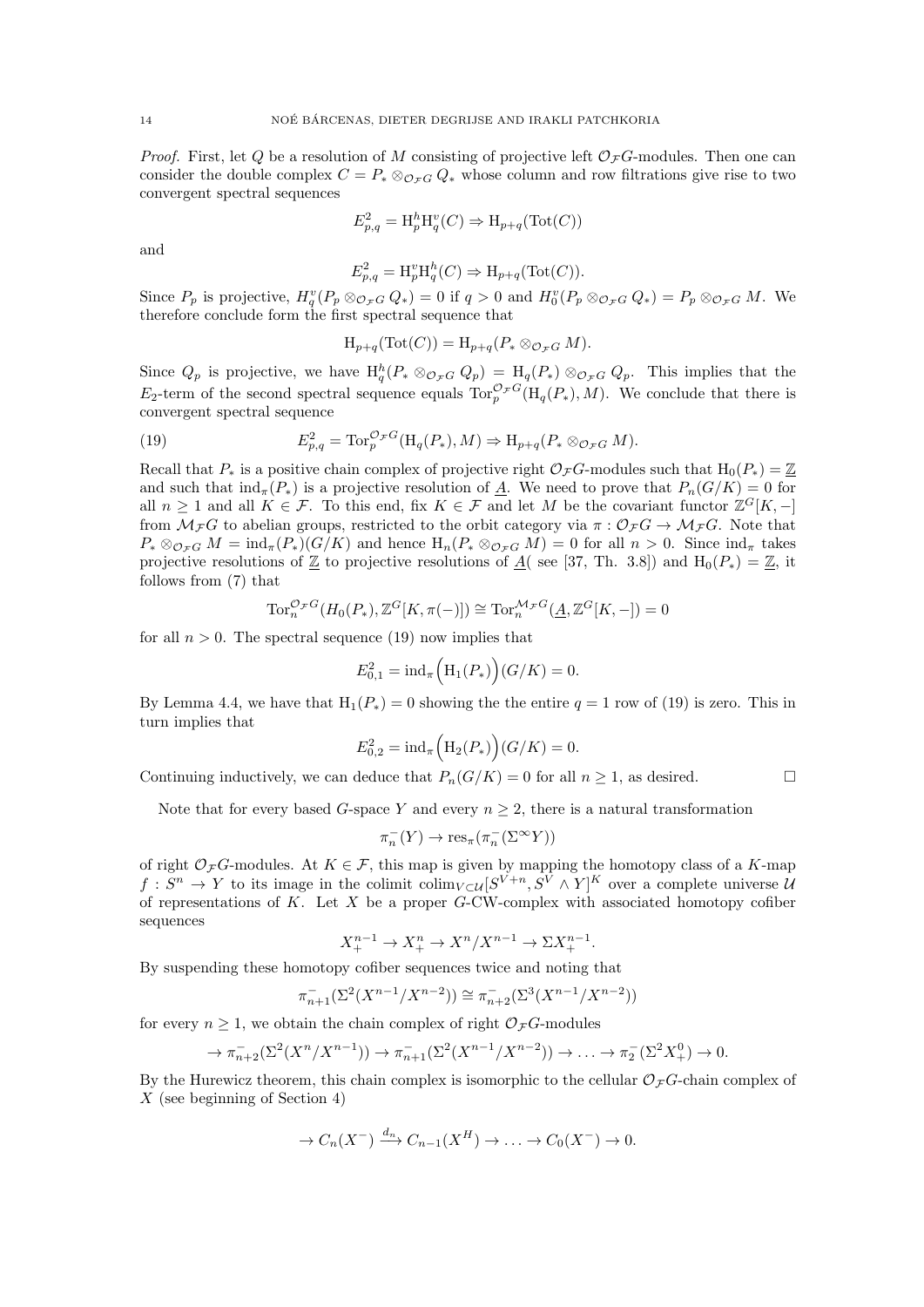Now the natural transformation discussed above entails a commutative diagram

$$
C_n(X^-) \xrightarrow{d_n} C_{n-1}(X^-)
$$
\n
$$
\downarrow \qquad \qquad \downarrow
$$
\n
$$
\text{res}_{\pi}(\pi_n^-(\Sigma^\infty(X^n/X^{n-1}))) \xrightarrow{d_n} \text{res}_{\pi}(\pi_{n-1}^-(\Sigma^\infty(X^{n-1}/X^{n-2}))).
$$

Using the adjointness of  $res_{\pi}$  and  $ind_{\pi} \infty[\mathbb{Z}[-,G/K]] = \mathbb{Z}^{G}[-,K]$ , we conclude that the chain complex obtained from  $\Sigma^{\infty} X_+$  by applying the methods from Subsection 4.1 to the stable cofiber sequences obtained by applying  $\Sigma^{\infty}$  to the homotopy cofiber sequences of X, coincides with the chain complex obtained by applying the induction functor  $\text{ind}_{\pi}$  to the cellular chain complex  $C_*(X^-)$  of X. This observation now easily leads to the proof of the proposition.

*Proof of Proposition 4.3.* Let X be an  $\mathcal{F}$ -simply connected proper G-CW complex and assume that  $\Sigma^{\infty} X_+ \cong S^0$ . To prove that X is a model for EG, we need to prove that  $X^{\tilde{K}}$  is contractible for every  $K \in \mathcal{F}$ . Since  $X^K$  is simply connected for every  $K \in \mathcal{F}$ , it follows from the Whitehead and Hurewicz theorems that it suffices to show that  $H_n(X^K) = 0$  for all  $n > 1$  and all  $K \in \mathcal{F}$ . Since  $\Sigma^{\infty} X_+ \cong S^0$ , it follows that the associated chain complex

$$
\to \pi_n^-(\Sigma^\infty(X^n/X^{n-1})) \xrightarrow{d_n} \pi_{n-1}^-(\Sigma^\infty(X^{n-1}/X^{n-2})) \to \dots \to \pi_0^-(\Sigma^\infty X^0_+) \xrightarrow{d_0} \underline{A} \to 0
$$

is exact. Since this chain complex coincides with

$$
\rightarrow \mathrm{ind}_{\pi}(C_n(X^-)) \rightarrow \mathrm{ind}_{\pi}(C_{n-1}(X^-)) \rightarrow \ldots \rightarrow \mathrm{ind}_{\pi}(C_0(X^-)) \rightarrow \underline{A} \rightarrow 0,
$$

and  $H_0(C_*(X^-)) = H_0(X^-) = \underline{\mathbb{Z}}$ , it follows from Lemma 4.5 that  $H_n(X^K) = 0$  for all  $n > 1$  and all  $K \in \mathcal{F}$ .

#### 5. Finite and finite type models

In this section we relate the finiteness properties of stable models for  $EG$  to cohomological finiteness properties in the categories Mod- $\mathcal{O}_{\mathcal{F}}G$  and Mack<sub>G</sub>G, to the compactness of  $S^0$  in  $\text{Ho}(\text{Sp}_G)$ and to finiteness properties of unstable models for EG.

We first consider stable models of finite type.

**Theorem 5.1.** Let G be a discrete group and let F be its family of finite subgroups. The following are equivalent

- (1) There exists a stable model for  $EG$  of finite type.
- (2) There exists a resolution of  $\underline{A}$  in Mack<sub>F</sub>G consisting of finitely generated free modules.
- (3) There exists a resolution of  $\mathbb Z$  in Mod-O<sub>F</sub>G consisting of finitely generated free modules.
- (4) There are only finitely many conjugacy classes of finite subgroups in G and the Weyl group  $W_G(H)$  of any finite subgroup H of G admits a  $\mathbb{Z}[W_G(H)]$ -resolution of  $\mathbb Z$  consisting of finite generated free modules, i.e.  $W_G(F)$  is of type  $FP_{\infty}$ .

Morever, if one adds to (1), (2), (3), (4) the assumption that for every  $H \in \mathcal{F}$ , the Weyl-group  $W_G(H) = N_G(H)/H$  is finitely presented, then the resulting statements are equivalent to the existence of an unstable model for EG of finite type.

*Proof.* It follows from [41, Cor. 3.7] that  $(2)$  and  $(3)$  are equivalent and from [21, lemma 3.1] that (3) and (4) are equivalent. If X is a stable model for  $EG$  of finite type then proceeding as in Section 4.1 yields a resolution

$$
\dots \to \pi_m^-(X^m/X^{m-1}) \xrightarrow{d_m} \dots \xrightarrow{d_2} \pi_1^-(X^1/X^0) \xrightarrow{d_1} \pi_0^-(X^0) \xrightarrow{d_0} \underline{A} \to 0
$$

of  $\underline{A}$  in Mack $\mathcal{F}(G)$  consisting of finitely generated free modules. This proves that (1) implies (2). Now assume that there exists a free resolution of A in Mack<sub>F</sub> G consisting of finitely generated free modules. By  $[41, \text{Lemma } 3.2]$  we know that G has only finitely many conjugacy classes of finite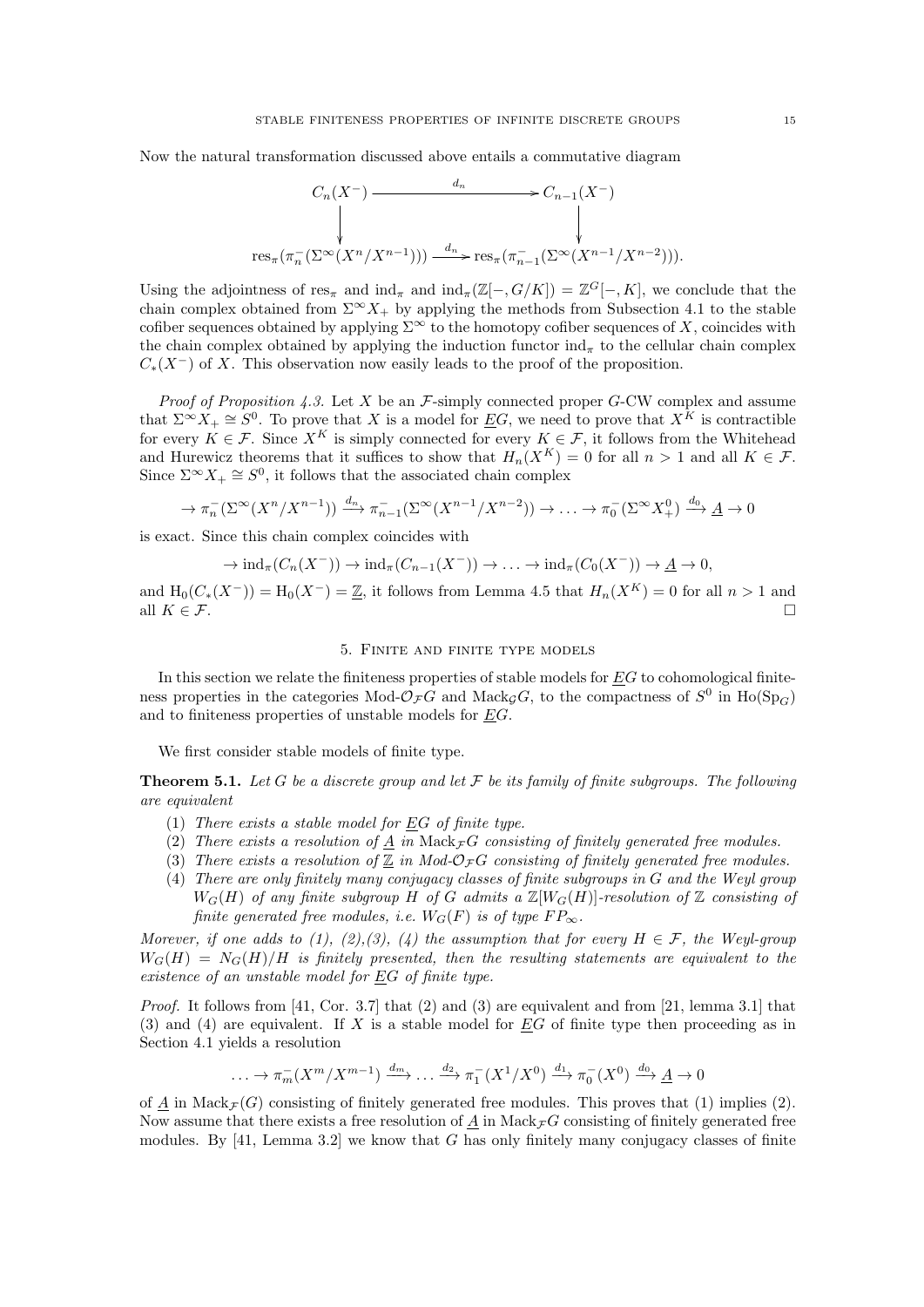subgroups. This implies that there exists a model for  $EG$  whose zero skeleton consist of finitely many orbits. Via the functor  $\Sigma_+^{\infty}$ , we obtain a stable map

$$
f_0: X^0 = \bigvee_{i \in I_0} G/H_{i} \to S^0
$$

that is 0-connected and such that  $I_0$  is finite and  $H_i \in \mathcal{F}$  for all  $i \in I_0$ . We can now inductively apply the procedure of Section 4.2 to obtain for each  $n \in \mathbb{N}$  a G-spectrum  $X^n$  that fits into a stable cofiber sequence

$$
X^{n-1} \to X^n \to \bigvee_{i \in I_n} G/H_{i+1} \to \Sigma X^{n-1}
$$

and a n-connected map

$$
f_n X^n \to S^0
$$

that extends  $f_{n-1}$ . Indeed, suppose  $X^{n-1}$  and  $f_{n-1}$  have been constructed. Then we obtain an exact sequence

$$
0 \to \ker d_{n-1} \to \pi_{n-1}^-(X^{n-1}/X^{n-2}) \xrightarrow{d_{n-1}} \dots \xrightarrow{d_2} \pi_1^-(X^1/X^0) \xrightarrow{d_1} \pi_0^-(X^0) \xrightarrow{d_0} \underline{A} \to 0.
$$

Since there exists a free resolution of  $\underline{A}$  in Mack $\tau G$  consisting of finitely generated free modules, an application of Schanuel's lemma (e.g. see [9, Lemma VIII.4.4]) in this setting shows that ker  $d_{n-1}$ is finitely generated, i.e. there exists a surjection of Mackey functors

$$
F = \bigoplus_{i \in I_n} \mathbb{Z}^G[-, H_i] \to \ker d_n
$$

where  $I_n$  is finite and  $H_i \in \mathcal{F}$  for all  $i \in I_n$ . This gives us an exact sequence of Mackey functors

$$
F \to \pi_{n-1}^-(X^{n-1}/X^{n-2}) \xrightarrow{d_{n-1}} \dots \xrightarrow{d_2} \pi_1^-(X^1/X^0) \xrightarrow{d_1} \pi_0^-(X^0) \xrightarrow{d_0} \underline{A} \to 0
$$

If we now apply the procedure of Section 4.2 starting from (14), one checks that we obtain the desired G-spectrum  $X^n$ . Since each map  $f_n$  is n-connected, we have

$$
\operatorname{hocolim} _nX^n\cong S^0.
$$

In conclusion, we have constructed a stable model for EG that is of finite type. This shows that  $(2)$  implies  $(1)$ , hence  $(1)$ ,  $(2)$ ,  $(3)$  and  $(4)$  are all equivalent. The final statement of the theorem follows from what is already proven and [30, Th. 0.1].

Remark 5.2. The assumption of finite presentability above is necessary. Indeed, Bestvina and Brady (see [5, Ex. 6.3.]) have famously constructed examples of torsion-free groups  $G$  that are not finitely presented but do admit a finite length resolution of  $\mathbb Z$  consisting of finitely generated free  $\mathbb{Z}[G]$ -modules. Such groups admit stable models for EG of finite type (even finite), but they do not admit an unstable finite type model for  $\underline{E}G$  since that would imply that they are finitely presented.

Next, we determine when  $S^0$  is a compact object in  $Ho(\mathrm{Sp}_G)$ . We start with the following easy and well-known lemma. Since the proof is short, we include it for completeness.

**Lemma 5.3.** If  $S^0$  is a compact object in  $Ho(\mathrm{Sp}_G)$ , then

$$
\text{colim}_{n}[S^{0}, X^{n}]^{G} \xrightarrow{\cong} [S^{0}, \text{hocolim}_{n} X^{n}]^{G}
$$

for any a sequence of maps

$$
X^0 \to X^1 \to X^2 \to \ldots \to X^n \to \ldots
$$

in Ho(Sp<sub> $C$ </sub>).

Proof. Note that (by definition) the homotopy colimit fits into a stable cofiber sequence

$$
\bigvee_{n\geq 0} X^n \xrightarrow{1-\text{Sh}} \bigvee_{n\geq 0} X^n \to \text{hocolim}_n X^n \to \bigvee_{n\geq 0} \Sigma X^n,
$$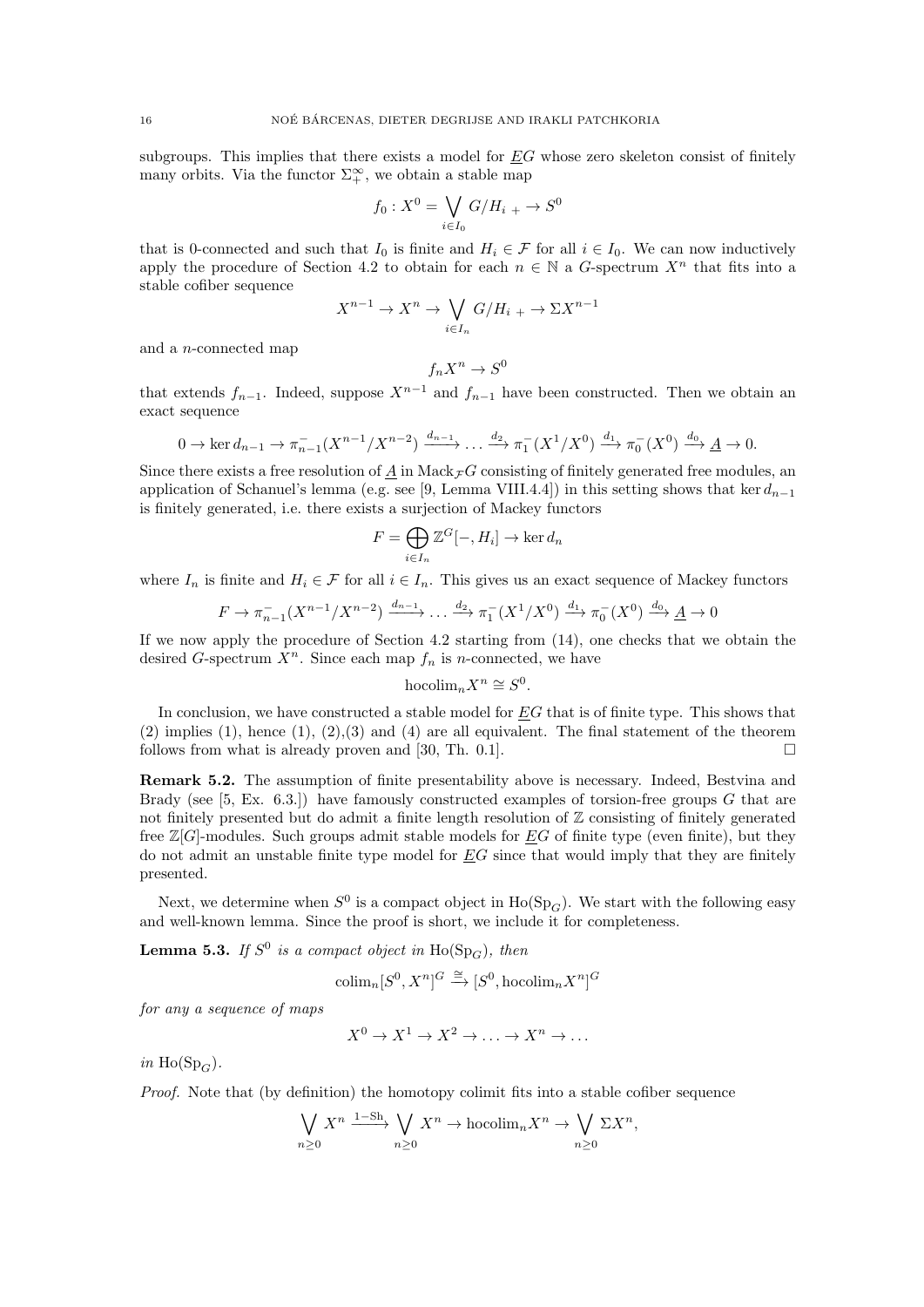where Sh denotes the shift-map. Applying  $[S^0, -]$ <sup>G</sup> and using the fact that  $S^0$  is compact, we obtain a long exact sequence of abelian groups

$$
\bigoplus_{n\geq 0} [S^0, X^n]^{G} \xrightarrow{1-\text{Sh}} \bigoplus_{n\geq 0} [S^0, X^n]^{G} \to [S^0, \text{hocolim}_n X^n] \to \bigoplus_{n\geq 0} [S^0, \Sigma X^n]^{G} \xrightarrow{1-\text{Sh}} \bigoplus_{n\geq 0} [S^0, \Sigma X^n]^{G}.
$$

Since the maps 1 – Sh are injective and the cokernel of  $\bigoplus_{n\geq 0} [S^0, X^n]^{G} \xrightarrow{1-\text{Sh}} \bigoplus_{n\geq 0} [S^0, X^n]^{G}$  is by definition  $\text{colim}_{n}[S^{0}, X^{n}]^{G}$ , we conclude that

$$
\text{colim}_n[S^0, X^n]^G \xrightarrow{\cong} [S^0, \text{hocolim}_n X^n]^G.
$$

**Theorem 5.4.** Let  $G$  be a countable discrete group. The following are equivalent.

- (1)  $S^0$  is a compact object in Ho(Sp<sub>G</sub>).
- (2) There exists a finite length resolution of the Burnside ring functor A in Mack  $\overline{\tau}G$  consisting of finitely generated projective modules.
- (3) There exists a finite dimensional (stable) model for EG and there exists a finite type stable model for EG.

*Proof.* Asssume that  $\Sigma^{\infty} \underline{E} G_+ \cong S^0$  is a compact object and let  $\{M_i\}_{i\in I}$  be a countable collection of Mackey functors for G. As noted in Section 3, there exists a family of Eilenberg-Maclane G-spectra  $\{HM_i\}_{i\in I}$  such that

$$
[\Sigma^{\infty}_+\underline{E}G,\Sigma^nHM_i]^G\cong \mathrm{H}^n_{\mathcal{F}}(G,M_i)
$$

and

$$
[\Sigma^{\infty}_+\underline{E}G,\bigvee_{i\in I}\Sigma^nHM_i]^G\cong \mathrm{H}^n_{\mathcal{F}}(G,\bigoplus_{i\in I}M_i).
$$

for each  $n \geq 0$ . We conclude that for each  $n \geq 0$ ,  $H_{\mathcal{F}}^{n}(G, -)$  commutes with countable direct sums of Mackey functors. By Proposition 5.7 below in the setting of Mackey functors (note that  $\mathcal{M}_{\mathcal{F}}G$ is countable if G is), it follows that the Burnside ring  $A(-)$  is of type  $FP_{\infty}$  in the category of G-Mackey functors, meaning that there exists a (possibly infinite length) resolution  $P_* \to A(-)$ consisting of finitely generated free G-Mackey functors. By Theorem 5.1 this implies that there exist a stable model X for EG of finite type. In particular,  $S^0 \cong \text{hocolim}_n X^n$ , where each  $X^n$  is a compact object of  $Ho(\mathrm{Sp}_G)$ . It follows from Lemma 5.3 that

$$
\text{colim}_n[S^0, X^n]^G \xrightarrow{\cong} [S^0, S^0]^G.
$$

By considering the identity map in  $[S^0, S^0]^G$ , we conclude that there exists an  $n \in \mathbb{N}$  such that  $S^0$  is a retract of  $X^n$  in Ho(Sp<sub>G</sub>). But then  $H^{n+1}_\mathcal{F}(G,M) = H^{n+1}_G(S^0,M)$  is a retract of the  $H_G^{n+1}(X^n, M)$ , which is zero for every Mackey functor M, hence  $\underline{cd}_{\mathcal{M}}(G) \leq n$ . This implies that the kernel of  $P_{n-1} \to P_{n-2}$  is a finitely generated projective module, proving that (1) implies (2).

Now assume that (2) holds. Then  $\text{cd}_{\mathcal{M}}(G) < \infty$  and a application of Schanuel's lemma shows that there exists a resolution of A in Mack $_{\mathcal{F}}G$  consisting of finitely generated free modules. It follows from Theorem 5.1 that there exists a finite type stable model for EG and that the number of conjugacy class of finite subgroups of G is finite. This implies that the length  $l(G)$  of G is also finite. Therefore (9) implies that  $\text{cd}(G) < \infty$ . We conclude that there exists a finite dimensional model for  $EG$  and hence also a finite dimensional stable model for  $EG$ . This proves that  $(2)$ implies (3).

Next, assume that (3) holds. Let Y be an *n*-dimensional stable model for  $\underline{E}G$  and let X be a finite type stable model for  $\underline{E}G$ . So in  $\text{Ho}(\text{Sp}_G)$  there are isomorphisms  $g: X \overset{\cong}{\to} S^0$  and  $f: Y \xrightarrow{\cong} S^0$  and a map  $i: X^n \to X$ . Denote  $\alpha = f^{-1} \circ g \circ i$  and note that by cellular approximation, there exists a map  $\beta: Y \to X^n$  such that  $i \circ \beta = g^{-1} \circ f$ . It follows that  $\alpha \circ \beta = Id$ , proving that Y, and hence also  $S^0$ , is a retract of  $X^n$ . Since  $X^n$  is compact and retracts of compact object are compact, we conclude that  $S^0$  is compact. This show that (3) implies (1).

 $\Box$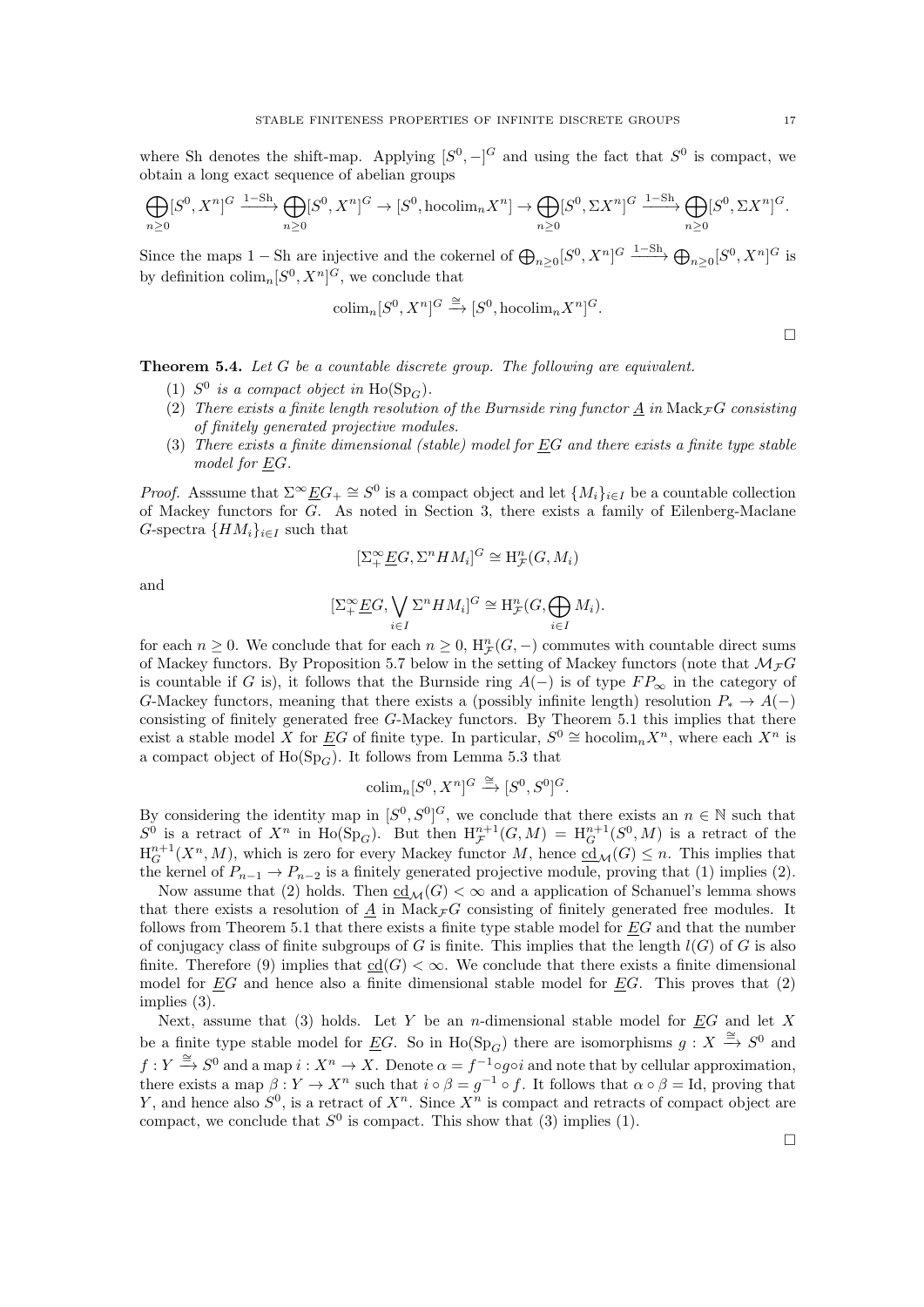Note that Theorem 4.2, Theorem 5.1 and Theorem 5.4 together imply Theorem 1.3 from the introduction.

We now turn to finite stable models.

**Theorem 5.5.** Let G be a discrete group and let F be its family of finite subgroups. The following are equivalent.

- (1) There exists a finite stable model for  $EG$ .
- (2) There exists a finite stable model for EG of dimension  $cd_{\mathcal{M}}(G)$ .
- (3) There exists a finite length resolution of  $\underline{A}$  in Mack<sub>F</sub> G consisting of finitely generated free modules.

Proof. The proof is very similar to the proof of Theorem 5.1, so we will only give a sketch. Assume there exists a finite stable model for  $EG$ . Then its associated resolution is obviously a finite length free resolution of A in Mack $\overline{\mathcal{F}}G$  consisting of finitely generated free modules, proving that (1) implies (3). Assuming (3) and  $\underline{cd}_{\mathcal{M}}(G) = n$ , we obtain  $\mathcal{M}_{\mathcal{F}}G$ -resolutions

$$
0 \to F_m \to F_{m-1} \to F_{m-2} \to \dots \to F_0 \to \underline{A} \to 0
$$

and

$$
0 \to P \to F_{n-1} \to F_{n-2} \to \dots \to F_0 \to \underline{A} \to 0
$$

with  $m \geq n$  and where each  $F_i$  is free and finitely generated and P is projective. Another application of Schanuel's lemma show that there exists a finitely generated free Mackey functor F such that  $P \oplus F = F_n$  finitely generated and free, i.e. P is stably free. This implies the existence of free resolution of A in Mack $\tau G$  of length n, consisting of finitely generated free modules. This resolution can be used to build a finite stable model for  $EG$  of dimension n. This shows that (3) implies (2). Since (2) clearly implies (1), the theorem is proven.

 $\Box$ 

In the remainder of this section we will prove a refinement of the Bieri-Eckmann criterion for group cohomology (see  $[6]$ ) in the more general setting of modules over a category (see  $[41, Th. 2.6]$ ) and [38, Th. 5.3-5.4]). This criterion was used in the proof of Theorem 5.4. The refinement refers to the fact that we only assume preservation of countable direct sums, while the usual criterion asks for preservation of all filtered colimits. The proof is completely standard, but since we could not find a reference, we have included it here.

Assume that C is a countable category, meaning that C is a small category such that the set of objects and all the sets of morphisms of C are countable. A module M over a C is called countable is  $M(c)$  is countable for every  $c \in Ob(\mathcal{C})$ . Note that finitely generated free modules over  $\mathcal C$  are countable. Since finitely generated modules over  $\mathcal C$  are by definition quotients of finitely generated free modules, all finitely generated modules over  $\mathcal C$  are countable.

**Lemma 5.6.** Let  $M$  be a countable right module over  $C$ .

(1) The module M has a countable ascending union of finitely generated submodules

$$
M_0 \subseteq M_1 \subseteq M_2 \subseteq \ldots M_n \subseteq M_{n+1} \subseteq \ldots
$$

such that  $\text{colim}_n M_n = M$ .

(2) The module M is finitely generated if and only if  $\text{Hom}_{\mathcal{C}}(M, -)$  preserves countable direct sums.

*Proof.* First enumerate the objects of C, i.e. write  $Ob(C) = \{c_0, c_1, c_2, ...\}$ . Since  $M(c_i)$  is countable for every  $i \geq 0$ , there exist for every object  $c_i$  a surjection

$$
f_i: \bigoplus_{j\geq 0} \mathbb{Z}[-,c_i] \to M
$$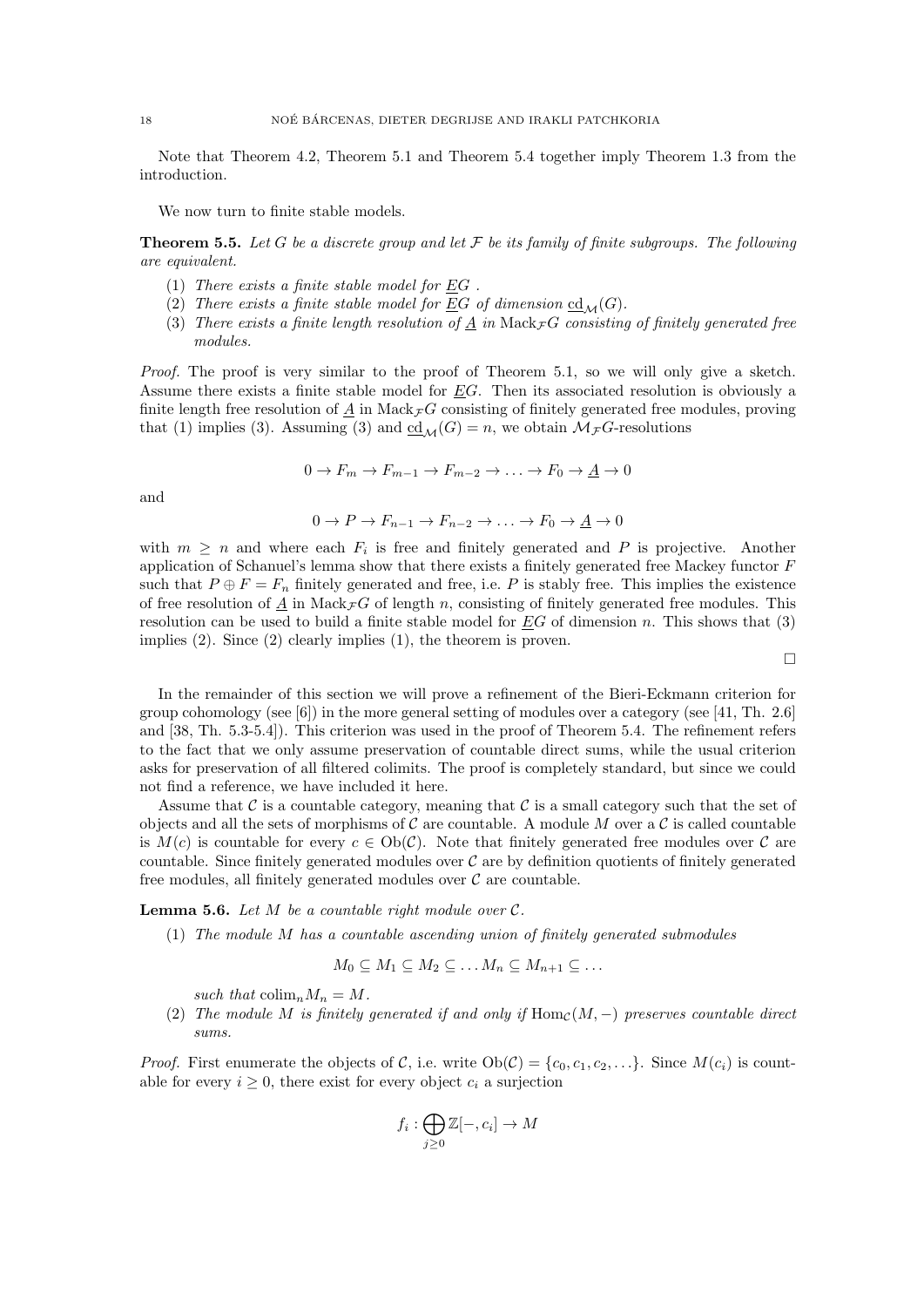such that  $f_i(c_i)$  is surjective. For each pair  $(i, j) \in \mathbb{N} \times \mathbb{N}$ , let  $M_i^j$  be the image of j-th summand  $\mathbb{Z}[-,c_i]$  under  $f_i$ . Now define for each  $n \geq 0$ , the submodule  $M_n$  of M generated by the  $M_i^j$  for all  $i \leq n$  and  $j \leq n$ . Then each  $M_n$  is finitely generated and there is a countable ascending union

$$
M_0 \subseteq M_1 \subseteq M_2 \subseteq \ldots M_n \subseteq M_{n+1} \subseteq \ldots
$$

such that  $\text{colim}_n M_n = M$ .

Now assume that  $M$  is finitely generated. By definition, this means that there exists a surjection

$$
\pi: F = \bigoplus_{i=0}^{k} \mathbb{Z}[-, c_i] \to M.
$$

It follows from Yoneda's lemma that  $\text{Hom}_{\mathcal{C}}(F, -)$  preserves countable direct sums. Let K denote the kernel of  $\pi$  and let  $\{V_i\}_{i\in I}$  be a countable collection of modules over C. Note that for every module  $V$ , the canonical map

$$
\bigoplus_{i \in I} \text{Hom}_{\mathcal{C}}(V, V_i) \to \text{Hom}_{\mathcal{C}}(V, \bigoplus_{i \in I} V_i)
$$

is injective. We therefore obtain a commutative diagram with exact rows

$$
0 \longrightarrow \text{Hom}_{\mathcal{C}}(M, \bigoplus_{i \in I} V_i) \longrightarrow \text{Hom}_{\mathcal{C}}(F, \bigoplus_{i \in I} V_i) \longrightarrow \text{Hom}_{\mathcal{C}}(K, \bigoplus_{i \in I} V_i)
$$
  

$$
0 \longrightarrow \bigoplus_{i \in I} \text{Hom}_{\mathcal{C}}(M, V_i) \longrightarrow \bigoplus_{i \in I} \text{Hom}_{\mathcal{C}}(F, V_i) \longrightarrow \bigoplus_{i \in I} \text{Hom}_{\mathcal{C}}(K, V_i)
$$

where the middle vertical arrow is an isomorphism and the right vertical arrow is injective. It follows from a diagram chase that

$$
\bigoplus_{i\in I} \operatorname{Hom}_{\mathcal{C}}(M,V_i) \to \operatorname{Hom}_{\mathcal{C}}(M,\bigoplus_{i\in I} V_i)
$$

is an isomorphism, as desired.

Finally, suppose M is a countable module such that  $\text{Hom}_{\mathcal{C}}(M, -)$  preserves countable direct sums. By the first part of the lemma, we can write M as a countable ascending union  $\bigcup_{n\geq 0} M_n$ of finitely generated submodules. Now consider the directed system  $\{M/M_n\}_{n>0}$  and note that  $\text{colim}_n M/M_n = 0$  fits into a short exact sequence

$$
0 \to \bigoplus_{n\geq 0} M/M_n \xrightarrow{\mathrm{Id}-\mathrm{Sh}} \bigoplus_{n\geq 0} M/M_n \to \mathrm{colim}_n M/M_n \to 0.
$$

Since  $F(-) = \text{Hom}_{\mathcal{C}}(M, -)$  preserves countable direct sums, we obtain an exact sequence

$$
0 \to \bigoplus_{n\geq 0} F(M/M_n) \xrightarrow{\mathrm{Id}-F(\mathrm{Sh})} \bigoplus_{n\geq 0} F(M/M_n) \to F(\mathrm{colim}_n M/M_n) = 0.
$$

It follows that the cokernel of the map Id  $-F(\text{Sh})$  is the colimit of

$$
F(M_1) \to F(M_2) \to F(M_3) \to \dots
$$

and conclude that

$$
\operatorname{colim}_{n} \operatorname{Hom}_{\mathcal{C}}(M, M/M_{n}) = 0.
$$

This means that the image of the identity map  $M \to M$  must be contained in  $M_n$  for some n, implying that  $M = M_n$  is finitely generated.

**Proposition 5.7.** Let C be a countable category and  $M \in Mod\text{-}C$  a countable module. For every  $n \geq 0$ , the following two statements are equivalent.

- (1) The functor  $\text{Ext}^k_{\mathcal{C}}(M, -)$  commutes with countable direct sums for every  $k \leq n$ .
- (2) There exists an exact sequence

$$
P_n \to P_{n-1} \to \ldots \to P_0 \to M \to 0
$$

in Mod–C such that all  $P_i$  are finitely generated projective (free) modules.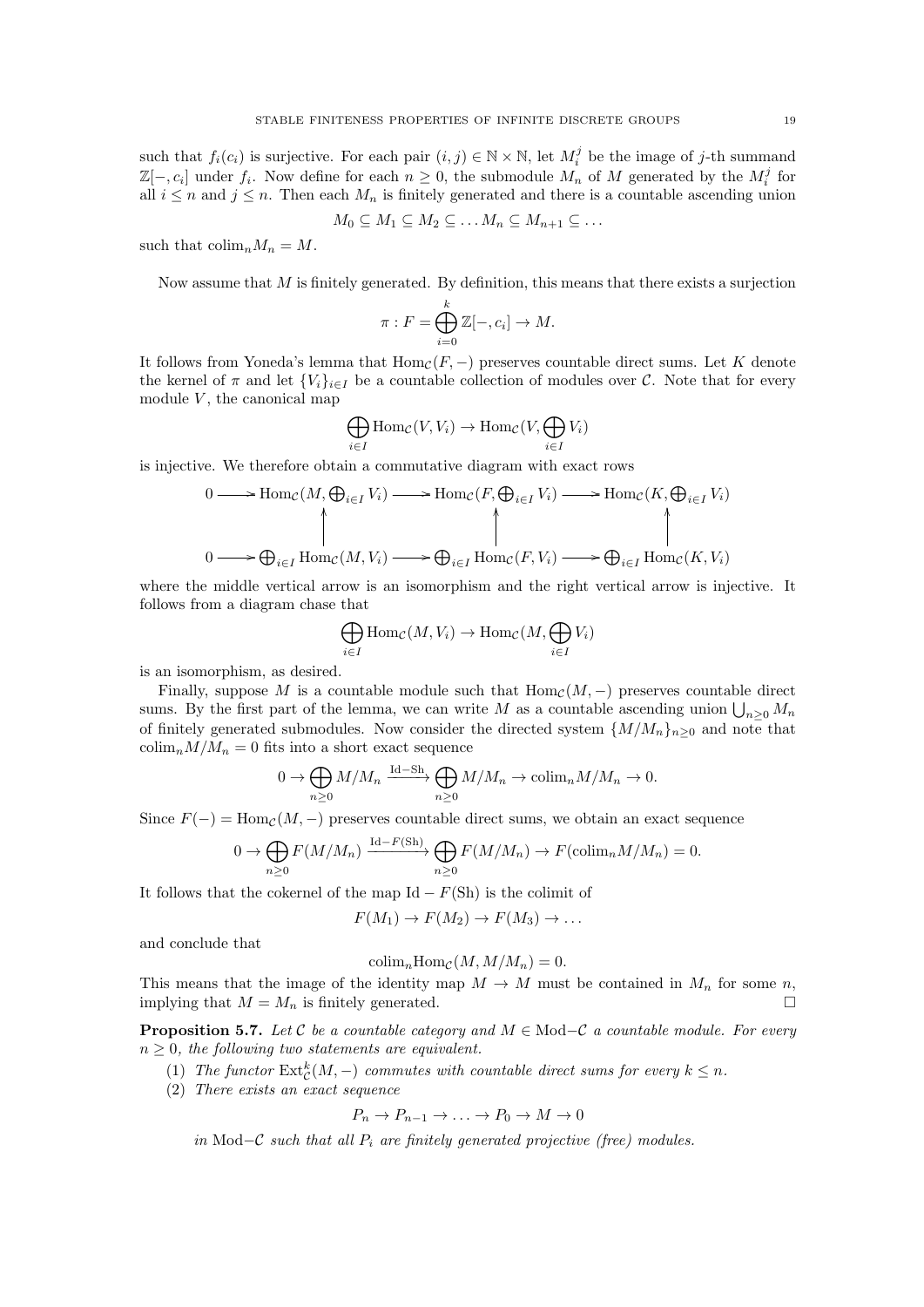*Proof.* Let us first prove by induction on n that (2) implies (1). If  $n = 0$ , then (2) says that M is finitely generated, in which case it follows from Lemma 5.6 that  $\text{Ext}^0_{\mathcal{C}}(M,-) = \text{Hom}_{\mathcal{C}}(M,-)$ commutes with countable direct sums. Now let  $n > 0$  and assume there exists a projective resolution

$$
\ldots \to P_n \to P_{n-1} \to \ldots \to P_0 \to M \to 0
$$

such that  $P_i$  is finitely generated for  $i \in \{0, \ldots, n\}$ . Let  $\{V_i\}_{i \in I}$  be a countable collection of modules over C. By induction we just need to show that  $\text{Ext}^n_{\mathcal{C}}(M,-)$  preserves countable direct sums. This follows easily from the commutative diagram

$$
\text{Hom}_{\mathcal{C}}(P_{n-1}, \bigoplus_{i \in I} V_i) \longrightarrow \text{Hom}_{\mathcal{C}}(P_n, \bigoplus_{i \in I} V_i) \longrightarrow \text{Hom}_{\mathcal{C}}(P_{n+1}, \bigoplus_{i \in I} V_i)
$$
\n
$$
\bigoplus_{i \in I} \text{Hom}_{\mathcal{C}}(P_{n-1}, V_i) \longrightarrow \bigoplus_{i \in I} \text{Hom}_{\mathcal{C}}(P_n, V_i) \longrightarrow \bigoplus_{i \in I} \text{Hom}_{\mathcal{C}}(P_{n+1}, V_i)
$$

where the left and middle vertical arrows are isomorphisms and the right vertical arrow is injective.

Next we prove by induction on n that (1) implies (2). The case  $n = 0$  follows from Lemma 5.6. Now let  $n \geq 1$  and proceed by induction, assuming the theorem is true for all  $k < n$ . Assume that the Ext-functor  $\text{Ext}^k_{\mathcal{C}}(M, -)$  commutes with countable direct sums for all  $k \leq n$ . By the induction hypothesis we can construct an exact sequence

$$
0 \to K \to P_{n-1} \to \dots \to P_0 \to M \to 0.
$$

where all  $P_i$  are finitely generated projective (free). By dimension shifting, there is a natural isomorphism

$$
\text{Ext}^n_{\mathcal{C}}(M,-)\cong \text{Ext}^1_{\mathcal{C}}(\tilde{K},-),
$$

and a natural exact sequence

$$
\text{Hom}_{\mathcal{C}}(P_{n-1}, -) \to \text{Hom}_{\mathcal{C}}(K, -) \to \text{Ext}^1_{\mathcal{C}}(\tilde{K}, -) \to 0.
$$

Here  $\tilde{K}$  is the kernel of  $P_{n-2} \to P_{n-3}$ . Since  $P_{n-1}$  is finitely generated,  $\text{Hom}_{\mathcal{C}}(P_{n-1}, -)$  preserves countable direct sums by Lemma 5.6. Since  $\text{Ext}^n_{\mathcal{C}}(M,-) \cong \text{Ext}^1_{\mathcal{C}}(\tilde{K},-)$  also preserves countable direct sums by assumption, it follows that  $\text{Hom}_{\mathcal{C}}(K, -)$  preserves countable direct sums. Indeed, the canonical map

$$
\bigoplus_{n\geq 0} \text{Hom}_{\mathcal{C}}(K, V_n) \to \text{Hom}_{\mathcal{C}}(K, \bigoplus_{n\geq 0} V_n)
$$

is always injective and the commutative diagram with exact rows

$$
\text{Hom}_{\mathcal{C}}(P_{n-1}, \bigoplus_{n\geq 0} V_n) \longrightarrow \text{Hom}_{\mathcal{C}}(K, \bigoplus_{n\geq 0} V_n) \longrightarrow \text{Ext}^1_{\mathcal{C}}(\tilde{K}, \bigoplus_{n\geq 0} V_n) \longrightarrow 0
$$
\n
$$
\overset{\simeq}{\longrightarrow} \bigoplus_{n\geq 0} \text{Hom}_{\mathcal{C}}(P_{n-1}, V_n) \longrightarrow \bigoplus_{n\geq 0} \text{Hom}_{\mathcal{C}}(K, V_n) \longrightarrow \bigoplus_{n\geq 0} \text{Ext}^1_{\mathcal{C}}(\tilde{K}, V_n) \longrightarrow 0
$$

shows that it is also surjective. We therefore conclude from Lemma 5.6 that  $K$  is finitely generated, i.e. there exists a finitely generated projective (free) module  $P_n$  that surjects onto K, yielding an exact sequence

$$
P_n \to P_{n-1} \to \ldots \to P_0 \to M \to 0
$$

as desired.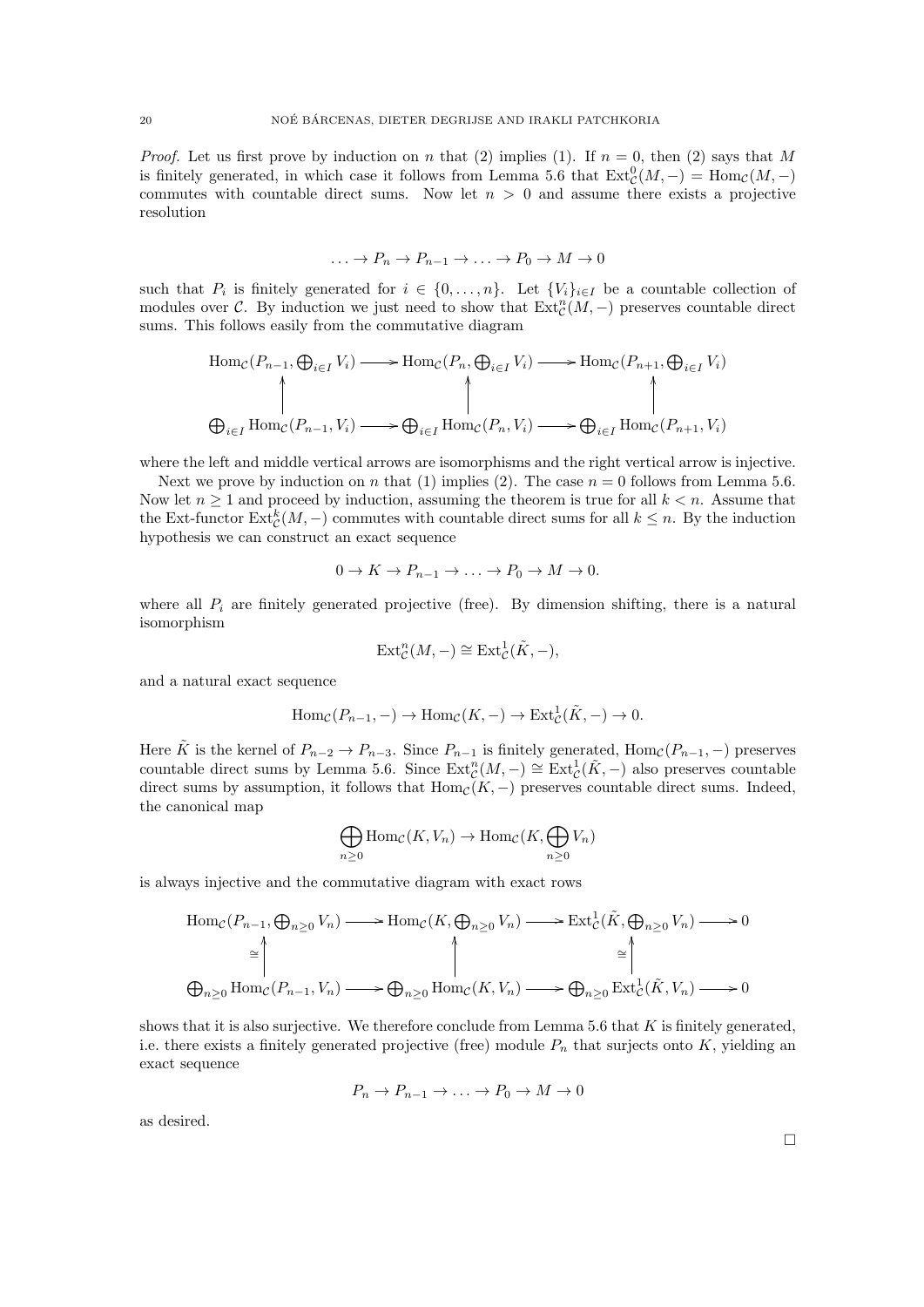#### 6. An Example

Let  $A_5$  be the alternating group on 5 elements. We recall the construction of an 2-dimensional acyclic  $A_5$ -CW-complex without global fixed point, due to Floyd and Richardson (see [17]). The particular construction presented here is taken from [25, Section 9 - Example 4]. Consider the 1-skeleton of the simplex with 5 vertices  $\{1, \ldots, 5\}$ . Recall that the conjugacy class of the 5-cycle  $(1, 2, 3, 4, 5)$  in  $A_5$  contains 12 elements, and that each element x of order 5 in  $A_5$  is conjugate to  $x^4$  but not to  $x^2$  and  $x^3$ . Therefore, the conjugacy class of  $(1, 2, 3, 4, 5)$  is of the form  ${x_1, x_1^{-1}, x_2^{-1}, \ldots, x_6, x_6^{-1}}$ . Now attach 6 pentagonal cells to the aforementioned 1-skeleton according to  $x_1, x_2, \ldots, x_6$  to form the 2-complex M. One can check that M may also be obtained by identifying opposite faces of a dodecahedron by a twist of  $\frac{\pi}{5}$ . From this description it is easily seen to be a 2-spine of the Poincaré homology 3-sphere which proves that  $M$  is acyclic. However, M is not contractible since its fundamental group is isomorphic to  $SL_2(\mathbb{F}_5)$ . In fact, it follows from  $[8, Prop. 5]$  that M cannot be embedded in any contractible 2-complex. Now let L be the barycentric subdivision of  $M$ . Then  $L$  is a 2-dimensional acyclic flag complex admitting an admissible  $A_5$ -action such that  $L^{A_5}$  is empty. Here, admissible means that simplices are fixed if and only they are fixed pointwise. Since every proper subgroup of  $A_5$  is solvable, it follows from a result of Segev (e.g. see [1, Th 3.1.]) that  $L^H$  is acyclic for every proper subgroup of  $A_5$ . Denoting the family of proper subgroups of  $A_5$  by  $P$ , one checks that (e.g. see [1, Example 5.1]) the cellular chain complexes of  $L^H$ , for all  $H \in \mathcal{P}$ , assemble to form an exact  $\mathcal{O}_{\mathcal{P}}A_5$ -resolution of the constant functor  $\mathbb Z$  of the form

(20) 
$$
\mathbb{Z}[-, A_5/C_2] \qquad \mathbb{Z}[-, A_5/A_4] \n\oplus \qquad \oplus \n0 \to \mathbb{Z}[-, A_5/e] \to \mathbb{Z}[-, A_5/C_2] \to \mathbb{Z}[-, A_5/D_5] \to \mathbb{Z} \to 0, \oplus \qquad \oplus \n\mathbb{Z}[-, A_5/C_3] \qquad \mathbb{Z}[-, A_5/D_3]
$$

where  $D_n$  is the dihedral group of order 2n and  $C_n$  is the cyclic group of order n. Denote the 1-skeleton of  $L$  by  $L^1$ .

The space  $L^1$  is a finite graph whose vertex set is denoted by S and whose set of edges is denote by  $E(L)$ . The right angled Coxeter group W associated associated to L is the group defined by the presentation

$$
W = \langle S \mid s^2 \text{ for all } s \in S \text{ and } (st)^2 \text{ if } (s, t) \in E(L) \rangle.
$$

Note that  $W$  fits into the short exact sequence

$$
1 \to N \to W \xrightarrow{p} F = \bigoplus_{s \in S} C_2 \to 1
$$

where p takes  $s \in S$  to the generator of the C<sub>2</sub>-factor corresponding to s. A subset  $J \subseteq S$  is called spherical if the subgroup  $W_J = \langle J \rangle$  is finite (and hence isomorphic to  $\bigoplus_{s \in J} C_2$ ). Note that the empty subset of  $J$  is spherical. We denote the poset of spherical subsets of  $S$  orderded by inclusion by  $\mathcal S$  and its geometric realization by  $K$ . Note the  $K$  is the cone over the barycentric subdivision of L. If  $J \in \mathcal{S}$ , then  $W_J$  is called a spherical subgroup of W, while a coset  $wW_J$ is called spherical coset. We denote the poset of spherical cosets, ordered by inclusion, by WS. Note that W acts on  $WS$  by left multiplication, preserving the ordering. The Davis complex X of  $W$  is the geometric realization of  $W\mathcal{S}$ . One sees that  $X$  is a proper 3-dimensional cocompact W-CW-complex with strict fundamental domain K. Since X admits a complete  $CAT(0)$ -metric such that  $W$  acts by isometries, it follows that  $X$  is a 3-dimensional cocompact model for  $EW$ (see [10, Th. 12.1.1 & Th. 12.3.4]). A consequence of this fact is that every finite subgroup of W is subconjugate to some spherical subgroup of  $W$ . This implies that the group  $N$  defined above is torsion-free, proving that  $W$  is virtually torsion-free. We refer the reader to [10] for more details and information about Coxeter groups.

The singular set  $X_{\text{sing}}$  is by definition the subcomplex of X consisting of all cells with nontrivial stabilizers. In others words, it is the geometric realization of the subposet of  $W\mathcal{S}$  consisting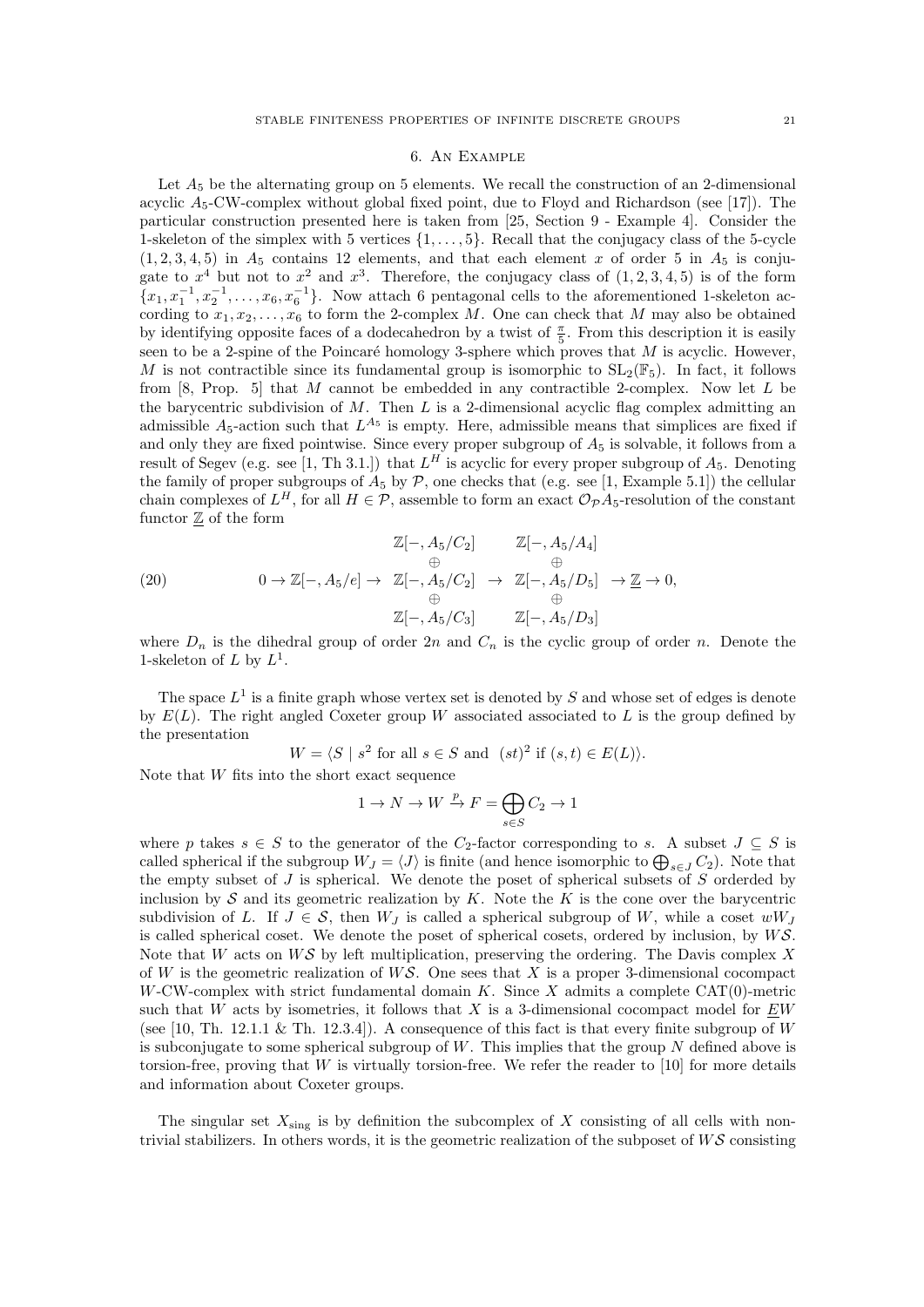of cosets wW<sub>J</sub> with  $J \neq \emptyset$ . Note that  $X_{\text{sing}}$  is two dimensional. Proposition 4 in [8] says that  $X_{\text{sing}}^K$  is acyclic for every  $K \in \mathcal{F}$ ,  $\text{vcd}(W) = \underline{\text{cd}}(W) = \underline{\text{cd}}(W) = 2$  but  $\underline{\text{gd}}(W) = 3$ . (Note that L is denoted by K in [8] .) In particular,  $X_{sing}$  is not contractible. However,  $\Sigma^\infty X_{sing+}$  is a 2-dimensional stable model for <u>EW</u> and  $\underline{sd}_{st}(W) = 2$ . Hence,  $X_{sing}$  is an example of space that is not a model for  $\underline{E}G$ , but its suspension  $\overline{\Sigma}^{\infty}X_{sing+}$  is a stable model for  $\underline{E}G$  (see Proposition 4.3).

The action of  $A_5$  on L induces a map  $A_5 \to \text{Aut}(W)$  that allows one to form the semi-direct product  $\Gamma = W \rtimes A_5$ . The action of  $A_5$  on L also allows one to extend the action of W on X to Γ such that X becomes a 3-dimensional cocompact model for  $E\Gamma$  and hence gd(Γ) = 3 (see [26, Example 5.1]). Here,  $A_5$  acts trivially on the vertex in X corresponding to  $W_{\emptyset} \in W\mathcal{S}$ . Since  $\Gamma$ contains W as a finite index subgroup, we have  $\text{vcd}(\Gamma) = \underline{cd}_{\mathcal{M}}(\Gamma) = 2$ . However, it is proven in [26, Example 5.1] that  $\underline{cd}(\Gamma) = 3$ . We conclude that there exists a 2-dimensional stable model for <u>E</u>Γ, but that this model cannot be of the form  $\Sigma^{\infty}_+ X$ , for some proper Γ-CW-complex X. We finish this paper by explaining how such a 2-dimensional stable model can be constructed. To do this, we will avoid using the general result that  $\text{vcd}(G) = \text{cd}_{\mathcal{M}}(G)$  and instead prove this directly for Γ using the following lemma.

Let  $\mathcal{M}_{\mathcal{P}} A_5$  be the Mackey category of  $A_5$  for the family of proper subgroups  $\mathcal{P}$ .

**Lemma 6.1.** The Burnside functor  $A : \mathcal{M}_P A_5 \to Ab : F \mapsto A(F)$  is a projective right  $\mathcal{M}_P A_5$ module.

*Proof.* Let  $H^*_{\mathcal{M}_{\mathcal{P}}}(A_5, -) = \text{Ext}^*_{\mathcal{M}_{\mathcal{P}}A_5}(\underline{A}, -)$ . It follows from [19, Cor. 21.4] that there exists a positive non-zero integer  $n(\mathcal{P})$  such that multiplication with  $n(\mathcal{P})$  annihaltes  $H^1_{\mathcal{M}_{\mathcal{P}}}(A_5, M)$  for every  $\mathcal{M}_{\mathcal{P}}A_5$  module M. It follows from [19, Example 21.5(iii)] that  $n(\mathcal{P}) = 1$ . Hence  $H^1_{\mathcal{M}_{\mathcal{P}}}(A_5, M) = 0$ for every  $\mathcal{M}_{\mathcal{P}} A_5$ -module M, proving that A is projective (but not free).

Following [37, Th. 3.8], one checks that by applying the induction functor associated to  $\mathcal{O}_{\mathcal{P}}A_5 \rightarrow$  $\mathcal{M}_{\mathcal{P}}A_5$  to the  $\mathcal{O}_{\mathcal{P}}A_5$ -chain complex of the barycentric subdivision of L, one obtains a free  $\mathcal{M}_{\mathcal{P}}A_5$ resolution  $F_*$  of  $\underline{A}$  of the form

$$
\mathbb{Z}^{A_5}[-,e]^6
$$
\n
$$
(21)
$$
\n
$$
0 \to \mathbb{Z}^{A_5}[-,e]^6 \stackrel{\oplus}{\to} \mathbb{Z}^{A_5}[-,C_2]^4 \to F_0 \to \underline{A} \to 0.
$$
\n
$$
\mathbb{Z}^{A_5}[-,C_3]^2
$$

Since  $\underline{A}$  is a projective  $M_{\mathcal{P}} A_5$ -module, it follows that there exists a map of  $M_{\mathcal{P}} A_5$ -modules

$$
\mathbb{Z}^{A_5}[-,e]^6
$$
  
\n
$$
\oplus
$$
  
\n
$$
r: \mathbb{Z}^{A_5}[-,C_2]^4 \rightarrow \mathbb{Z}^{A_5}[-,A_5/e]^6
$$
  
\n
$$
\mathbb{Z}^{A_5}[-,C_3]^2
$$

such that  $r \circ s = Id$ . Using the fact that these are free functors, it follows that r and s extend to maps of  $\mathcal{M}_{\mathcal{F}} A_5$ -modules such that  $r \circ s = \text{Id}$ . Here the family of finite subgroup  $\mathcal{F}$  of  $A_5$  of course coincides with the family of all subgroups of  $A_5$ .

As mentioned above, the Davis complex  $X$  of  $W$  is a 3-dimensional cocompact model for EΓ. This implies that  $\Sigma^{\infty}_+ X$  is a 3-dimensional stable model for EΓ and that its chain complex  $ind_{\pi}(C_{*}(X^{-}))$  is a free  $\mathcal{M}_{\mathcal{F}}\Gamma$ -resolution of  $\underline{A}$ . Letting  $X_{sing}$  denote the singular set of X with respect to the W-action, there is a short exact sequence of  $\mathcal{M}_{\mathcal{F}}\Gamma$ -chain complexes

(22) 
$$
0 \to \mathrm{ind}_{\pi}(C_*(X_{\mathrm{sing}}^-)) \to \mathrm{ind}_{\pi}(C_*(X^-)) \to D_* \to 0
$$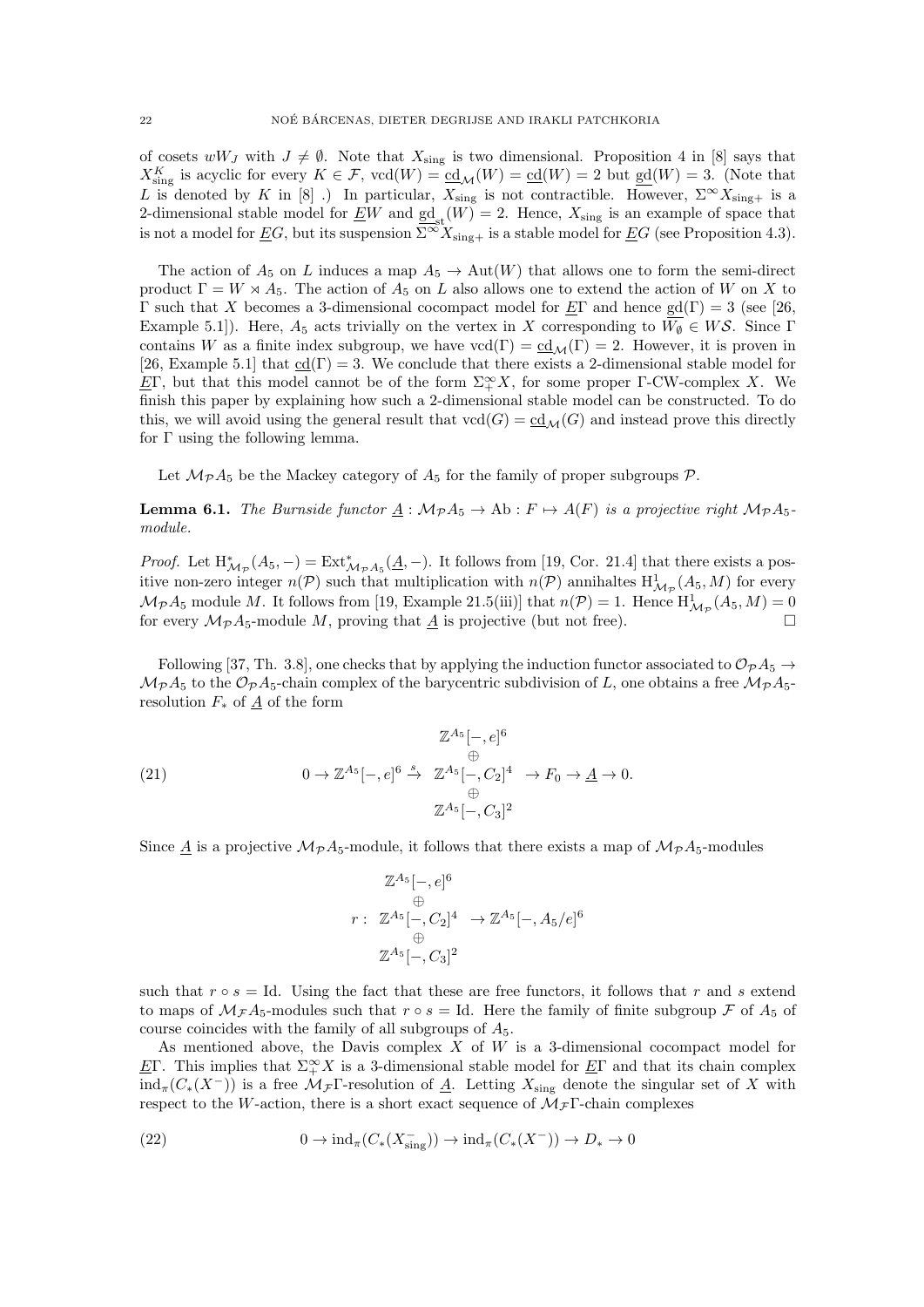where  $D_*$  is obtained by applying the induction functor associated to  $\mathcal{M}_{\mathcal{F}}A_5 \to \mathcal{M}_{\mathcal{F}}\Gamma$  to (21) and is therefore of the form

$$
\mathbb{Z}^{\Gamma}[-, \Gamma/e]^6
$$
  
\n
$$
0 \to D_3 = \mathbb{Z}^{\Gamma}[-, \Gamma/e]^6 \to D_2 = \mathbb{Z}^{\Gamma}[-, \Gamma/C_2]^4 \to D_1 \to D_0 \to 0.
$$
  
\n
$$
\mathbb{Z}^{\Gamma}[-, \Gamma/C_3]^2
$$

The splitting r above yields a splitting  $\rho$  of  $D_3 \rightarrow D_2$  which in turn (recall that  $X_{\text{sing}}$  is 2-dimensional) leads to a splitting  $\mu$  of  $d_3$  in the resolution

 $0 \to \mathrm{ind}_{\pi}(C_3(X)) \xrightarrow{d_3} \mathrm{ind}_{\pi}(C_2(X)) \xrightarrow{d_2} \mathrm{ind}_{\pi}(C_1(X)) \xrightarrow{d_1} \mathrm{ind}_{\pi}(C_0(X)) \xrightarrow{d_0} A \to 0.$ 

Therefore, ker  $d_1$  is projective (proving that  $\text{cd}_M = 2$ ),

$$
\ker d_1 \oplus \mathrm{ind}_{\pi}(C_3(X)) \cong \mathrm{ind}_{\pi}(C_2(X)),
$$

and we can construct a free  $\mathcal{M}_{\mathcal{F}}\Gamma$ -resolution

$$
0 \to \mathrm{ind}_{\pi}(C_2(X)) \xrightarrow{\left(\begin{array}{c}d_2\\ \mu\end{array}\right)} \mathrm{ind}(C_1(X)) \xrightarrow{\left(\begin{array}{c}d_1,0\end{array}\right)} \mathrm{ind}(C_0(X)) \xrightarrow{d_0} \underline{A} \to 0.
$$

Applying the techniques of the previous section, this resolution corresponds to a 2-dimensional stable model  $Y^2$  for  $E\Gamma$  where

$$
Y^1 = \sum_{+}^{\infty} X^1 \vee \bigvee_{i=1}^{6} \Sigma \Gamma / e_+
$$

and the spectrum  $Y^2$  fits into the stable cofiber sequence

$$
Y^1 \to Y^2 \to \Sigma^\infty X_{\text{sing}}^2 / X_{\text{sing}}^1 \vee A \xrightarrow{\Sigma^\infty \alpha \vee \Sigma^2 \rho} \Sigma Y^1
$$

where

$$
A = \bigvee_{i=1}^{6} \Sigma^{2} \Gamma / e_{+} \vee \bigvee_{i=1}^{4} \Sigma^{2} \Gamma / C_{2_{+}} \vee \bigvee_{j=1}^{2} \Sigma^{2} \Gamma / C_{3_{+}}
$$

and  $\alpha$  is the unstable attaching map fitting into the homotopy cofiber sequence

$$
X_{\text{sing}_{+}}^{1} \to X_{\text{sing}_{+}}^{2} \to X_{\text{sing}}^{2}/X_{\text{sing}}^{1} \xrightarrow{\alpha} \Sigma X_{\text{sing}_{+}}^{1}.
$$

The spectrum  $Y^2$  is not of form  $\Sigma_+^{\infty}Z$  for any proper  $\Gamma$ -CW-complex Z because  $\rho$  contains transfer maps and therefore only exists in the stable world. Indeed, there do not exist Γ-maps from the Γ-sets Γ/ $C_2$  and Γ/ $C_3$  to the Γ-set Γ/e.

#### **REFERENCES**

- [1] Adem, A., Finite group actions on acyclic 2-complexes, Séminaire N. Bourbaki, 2001-2002, exp. no 894, p. 1-17
- [2] Alonso Tarrío L., Jeremías López A., Souto Salorio M. J., Construction of t-structures and equivalences of derived categories, Trans. Amer. Math. Soc. 355 (2003), no. 6, 2523-2543.
- [3] Aramayona, J. and Martínez-Pérez, C. The proper geometric dimension of the mapping class group, Algebraic and Geometric Topology 14 (2014) 217–227
- [4] Aramayona, J., Degrijse, D., Martínez-Pérez, C and Souto, J. Geometric dimension of lattices in classical Lie groups preprint (2015)
- [5] Bestvina, M. and Brady, N. Morse theory and finiteness properties of groups, Invent. Math. 129(3) (1997), 445–470
- [6] Bieri, R., and Eckmann, B. Finiteness properties of duality groups, Commentarii Mathematici Helvetici 49(1), (1974), 74–83
- [7] Bredon, G.E., Equivariant cohomology theories , Lecture Notes in Mathematics 34, Springer (1967)
- [8] Brady, N., Leary I. , and Nucinkis, B.. On algebraic and geometric dimensions for groups with torsion J. Lond. Math. Soc. Vol 64(2) (2001), 489–500
- [9] Brown, K.S., Cohomology of groups, Graduate texts in Mathematics 77, Springer (1982)